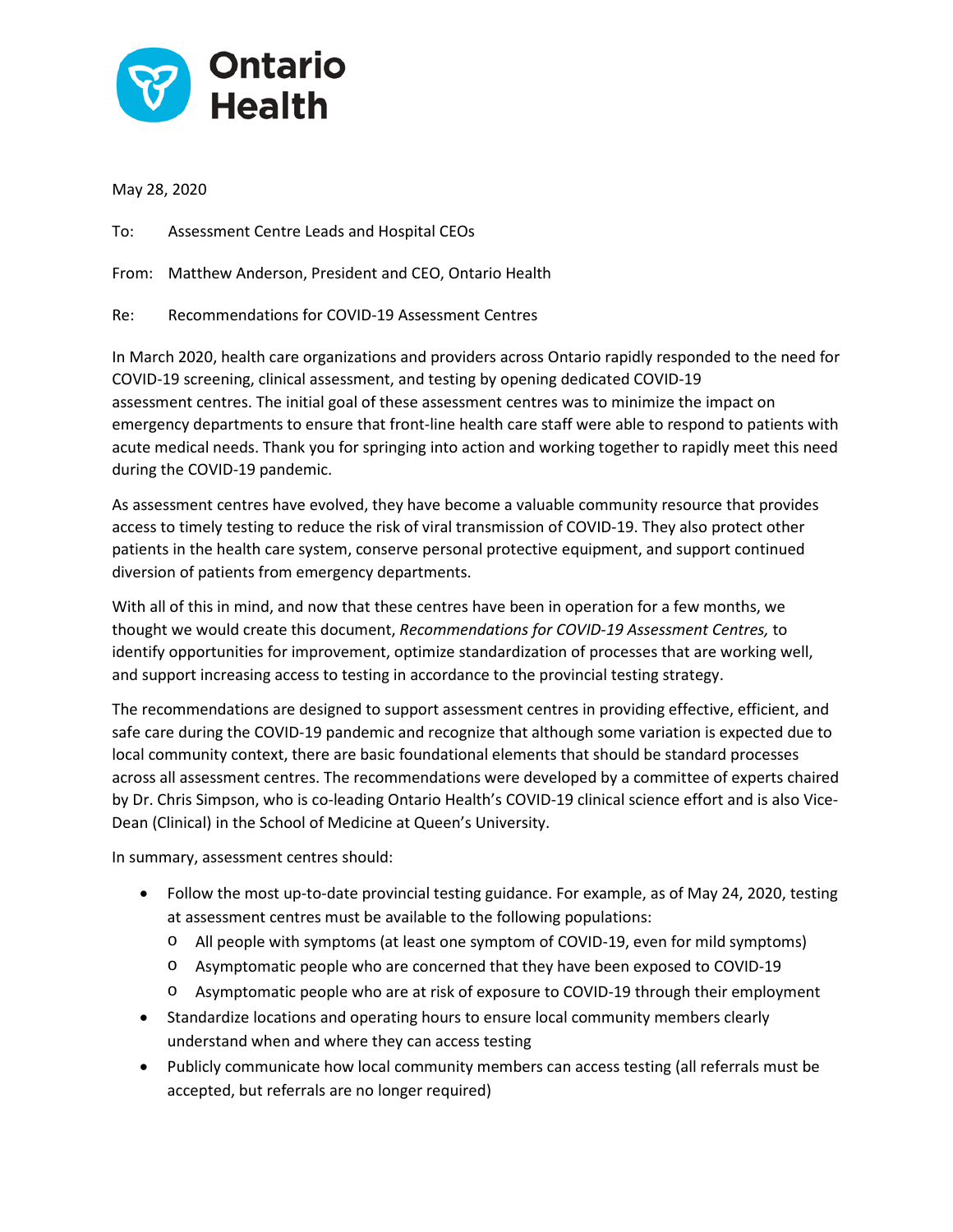- Put in place processes to ensure the safety of people accessing testing (e.g., use of different modalities like in-centre or drive-through testing, pre-booking appointments, appropriate physical distancing, hand hygiene, use of personal protective equipment)
- Ensure Ontario Health regional staff are aware of any changes in operating hours, locations, or modality
- Enable the public to contact them directly by telephone to minimize additional steps through Telehealth Ontario, primary care, or public health units

In support of the continued efforts to reduce the spread of COVID-19, I also wanted to share that the approach to testing will continue to evolve. There is recognition and a great deal of work underway to continue to optimize testing and lab processes, protocols and capacity, to improve turnaround times and effectiveness.

Thank you to everyone for your hard work and for your ongoing dedication to this effort. You have collectively done a remarkable job in rapidly setting up assessment centres to meet an immediate need. Our approaches will continue to evolve and to meet the needs of Ontarians as we slowly start re-opening the province.

Matthew Anderson

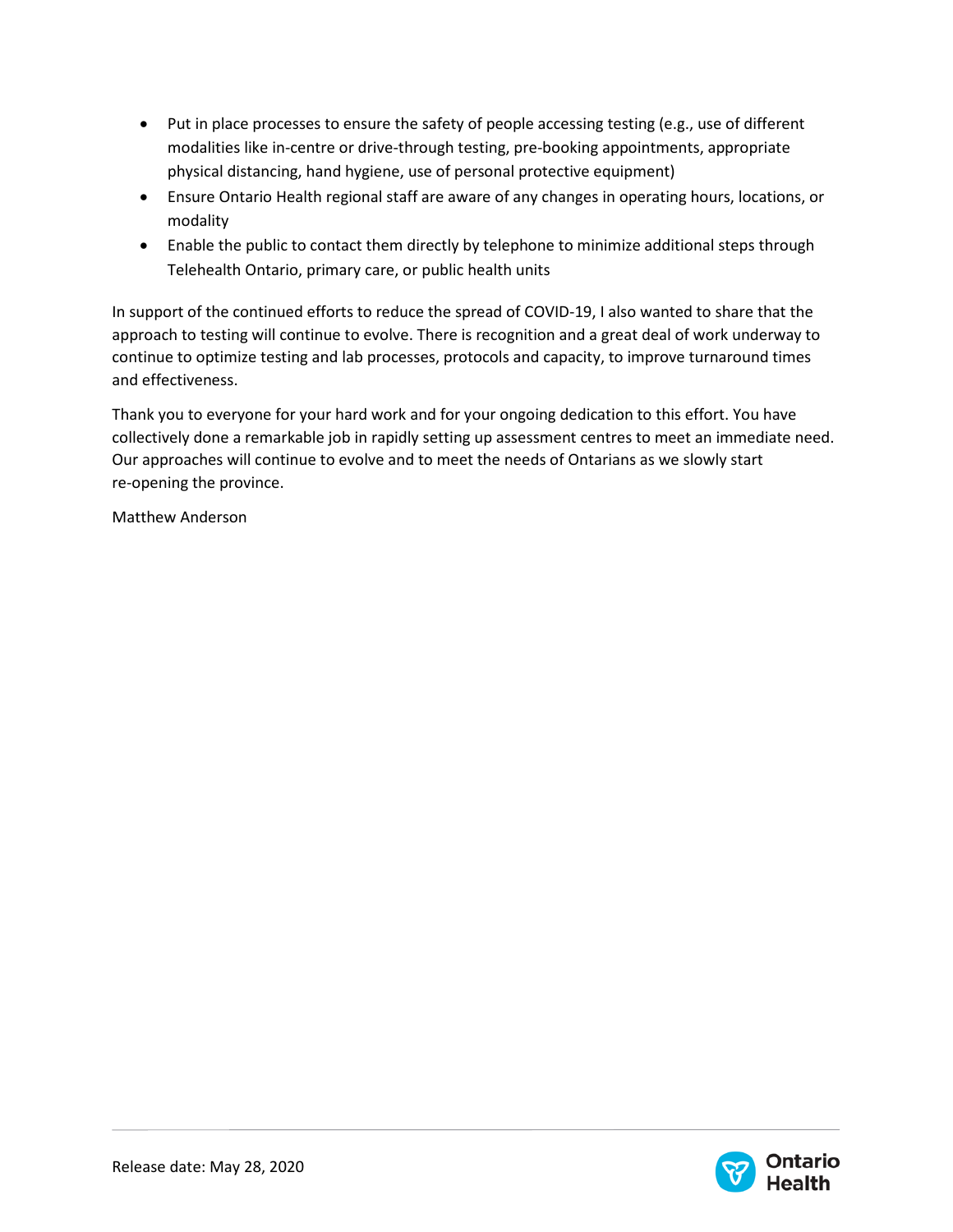

# Recommendations for COVID-19 Assessment Centres

Release date: May 28, 2020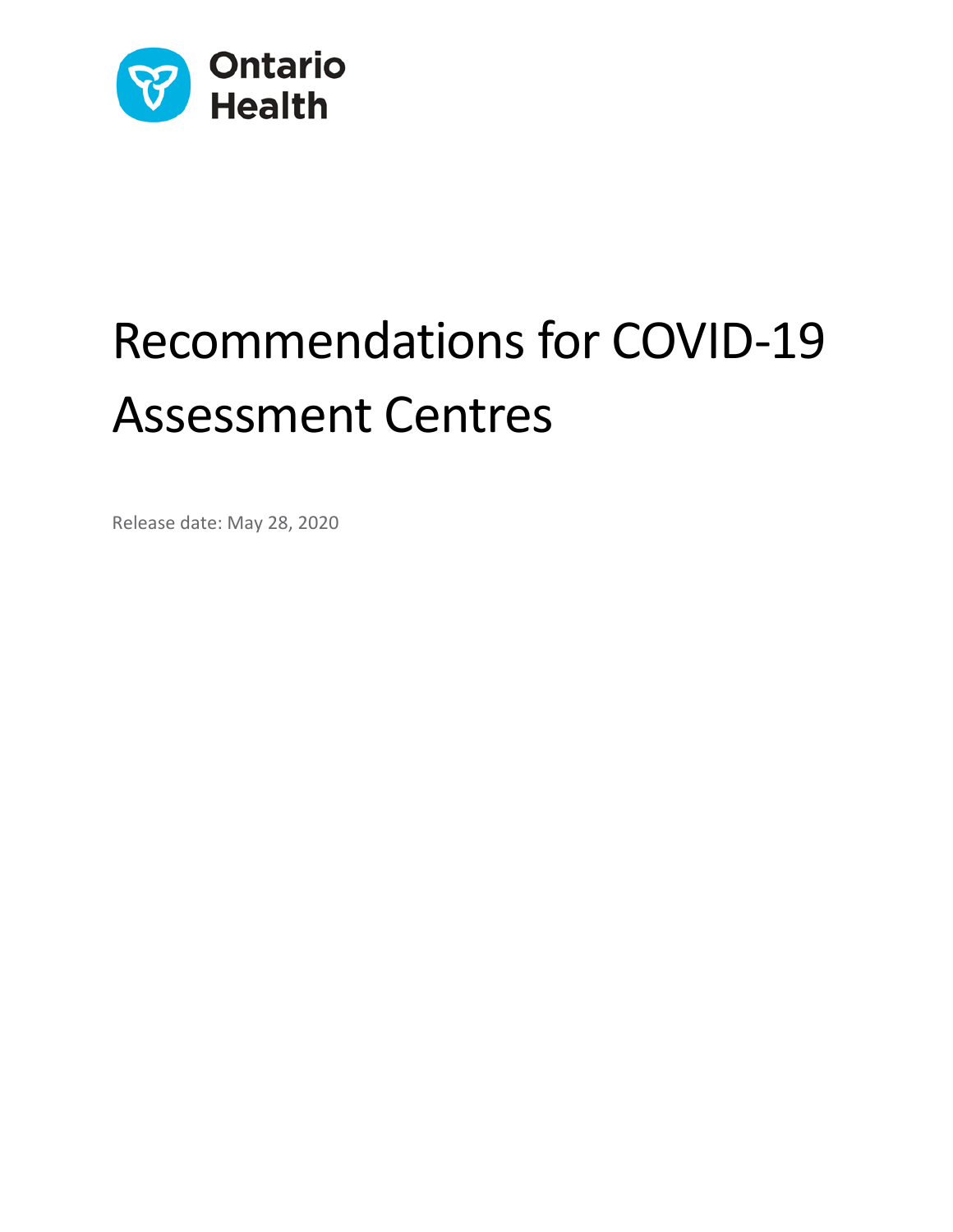# **1. Background**

In March 2020, health care organizations and providers across Ontario rapidly responded to the need for COVID-19 screening, clinical assessment, and testing by opening dedicated COVID-19 assessment centres. The initial goal of these assessment centres was to minimize the impact on emergency departments to ensure that front-line health care staff were able to respond to patients with acute medical needs. Assessment centres have provided a dedicated avenue for assessment and testing of individuals suspected to have COVID-19, with stringent infection control and prevention measures in place. Assessment centre operators and regional planning leaders should be commended for springing into action and rapidly meeting this need during the COVID-19 pandemic.

As assessment centres have evolved, they have become a valuable community resource, providing comprehensive screening, assessment, education, testing, and disposition management related to COVID-19 for the general public and for other priority population groups as defined by the provincial testing guidance. They provide access to timely testing to reduce the risk of viral transmission, protect other patients in the health care system, conserve personal protective equipment (PPE), and support continued diversion of patients from emergency departments. Assessment centres operate in coordination with local health system partners, including public health units and regional steering committees.

Between March 18 and May 26, 2020, there were 347,694 visits to the over 120 assessment centres across the province. Since March 2020, Ontario has expanded the provincial testing strategy several times to include testing for more individuals. As of May 24, 2020, testing is available province-wide for all symptomatic people (with at least one symptom of COVID-19, even mild symptoms), and asymptomatic, risk-based testing is available for people who are concerned that they have been exposed to COVID-19 and people who are at risk of exposure to COVID-19 through their employment, building on such practices that were already implemented in some public health units.<sup>1</sup> No Ontarian who is symptomatic or who is concerned that they have been exposed to COVID-19 will be declined a test at an assessment centre (either through appointment or walk-in, per the processes of each individual assessment centre). Testing capacity is focused on three key areas: continuing routine testing with current provincial testing guidance; enhanced testing in areas where outbreaks have been identified; and strategically targeting groups and individuals for asymptomatic surveillance.<sup>2</sup> The approach to testing may continue to evolve based on evidence from Ontario and other jurisdictions as well as public health data.

Although the core functions of assessment centres are shared across all centres, there is variation in how these functions are operationalized. Each assessment centre has unique features appropriate to their local context and resource availability, including physical setting, workforce and staffing model, hours of operation, and service modality (e.g., in-home, virtual, in-centre, drive-through). Given that some communities differ with regard to the prevalence of COVID-19, geography, and demography, a certain level of variation in operation practices is appropriate. For example, some assessment centres have implemented mobile testing units to support equitable access to services in small or rural communities. More recently, some assessment centres have begun addressing other community needs, including testing of residents and staff of long-term care and retirement homes and staff of emergency child-care facilities.

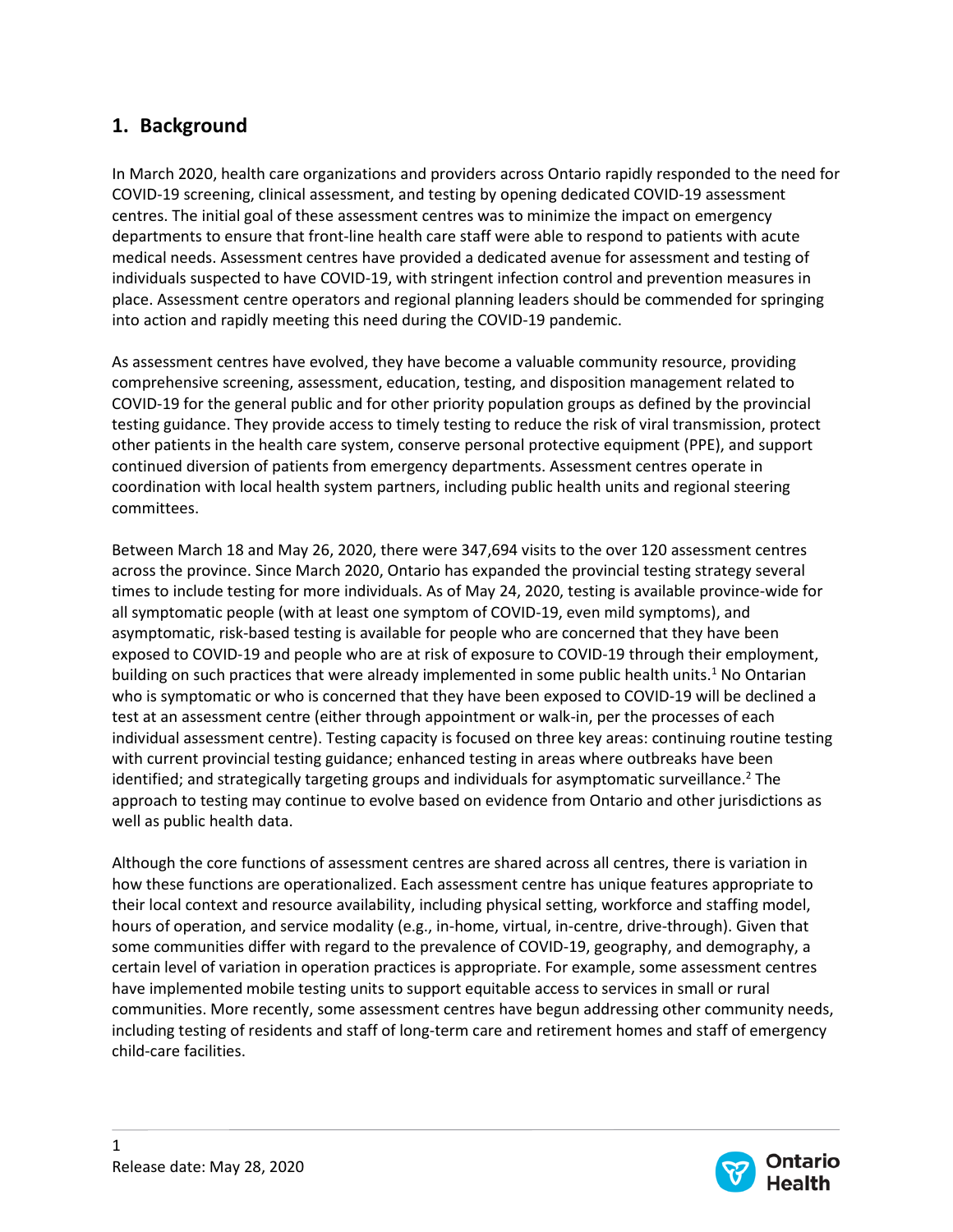Now that assessment centres have been in operation for a few months, it is important to reflect on their function and utility to identify:

- What has worked well
- What can be improved
- How their role may continue to evolve over the next three months in response to the phases of the pandemic

This document was developed by the *COVID-19 Response: Assessment Centres Committee*, chaired by Dr. Chris Simpson. A full list of members is presented in  $\Delta p$  A. This committee was convened in May 2020 and tasked with reviewing current functioning of assessment centres in order to identify opportunities for improvement, optimize standardization of processes that are working well, and support increasing access to testing in accordance with provincial testing guidance. Over the course of three meetings, the committee reviewed recent data and results of a jurisdictional scan, discussed key issues, and came to consensus about several areas where recommendations and guidance would be beneficial for the field. The recommendations developed by the committee were guided by procedural and substantive ethical principles (se[e Appendix B\)](#page-19-0).

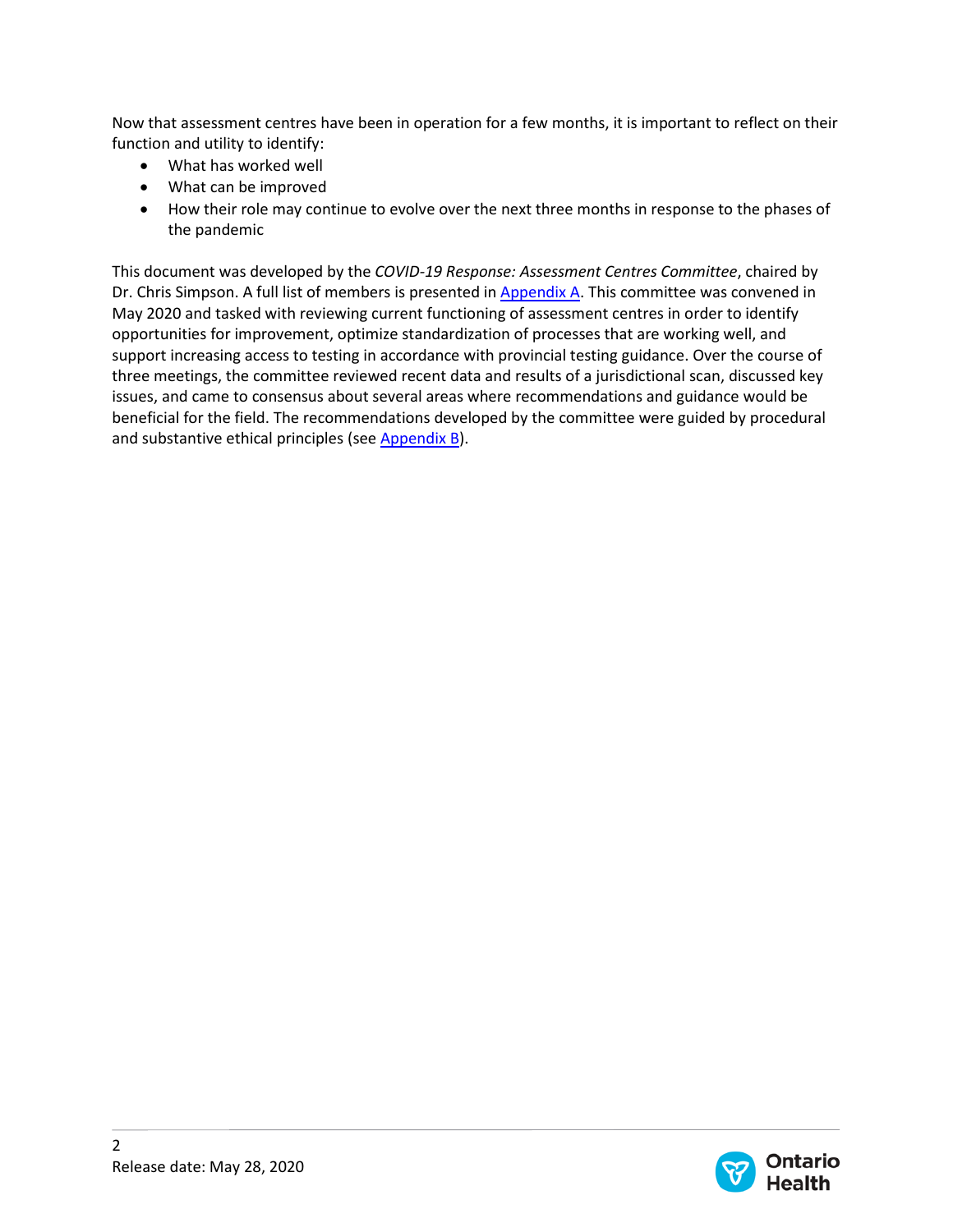# **2. COVID-19 Assessment Centre Process Flow, Inputs, Outputs, and Activities**

The process flow diagram in Figure 1 shows the high-level process from intake to post-testing that is shared by assessment centres across the province. Although key components remain the same, some processes are subject to change based on the latest [provincial testing guidance](http://www.health.gov.on.ca/en/pro/programs/publichealth/coronavirus/docs/2019_covid_testing_guidance.pdf) (see [Appendix C](#page-20-0) for a list of available guidance documents).



#### **Figure 1. COVID-19 Assessment Centre Process Flow Diagram**

*AC – Assessment centre; ED – Emergency department; OLIS – Ontario Laboratories Information System; PHU – Public health unit*

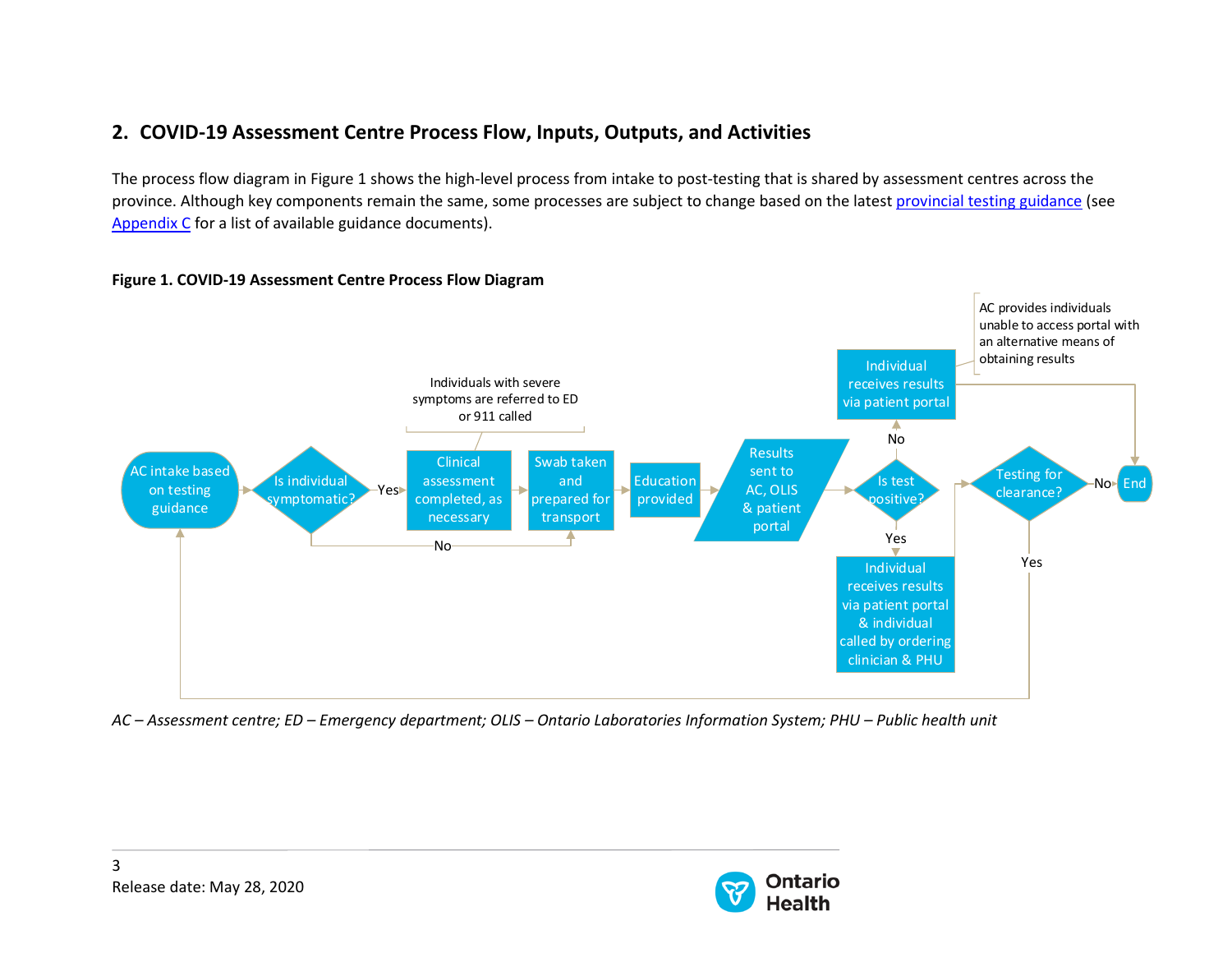The chart in Figure 2 demonstrates the variation in inputs and the resulting assessment centre processes, which are both influenced by the local community context and may change as [provincial testing guidance](http://www.health.gov.on.ca/en/pro/programs/publichealth/coronavirus/docs/2019_covid_testing_guidance.pdf) is updated. Recommendations and considerations made by the committee have been included where applicable.

| <b>Population Served</b><br>(Based on testing guidance)                                                                                                                                                                                              | <b>Referral Source</b><br>(Referral not required)                                                                                                                                                                                                                                                                                                                   | <b>Intake Methods</b>                                                                                                                                                                              | <b>On-Site Assessments</b>                                                                                                                                                                                                   | <b>Post-Assessment</b><br><b>Centre Scenarios</b>                                                                                                                                                                                                                                                                                                                                                                        | Follow-up with<br><b>Individuals</b>                                                                                                                                                                                                                                                                                                                                                                                                                                                                                                |
|------------------------------------------------------------------------------------------------------------------------------------------------------------------------------------------------------------------------------------------------------|---------------------------------------------------------------------------------------------------------------------------------------------------------------------------------------------------------------------------------------------------------------------------------------------------------------------------------------------------------------------|----------------------------------------------------------------------------------------------------------------------------------------------------------------------------------------------------|------------------------------------------------------------------------------------------------------------------------------------------------------------------------------------------------------------------------------|--------------------------------------------------------------------------------------------------------------------------------------------------------------------------------------------------------------------------------------------------------------------------------------------------------------------------------------------------------------------------------------------------------------------------|-------------------------------------------------------------------------------------------------------------------------------------------------------------------------------------------------------------------------------------------------------------------------------------------------------------------------------------------------------------------------------------------------------------------------------------------------------------------------------------------------------------------------------------|
| Symptomatic<br>individuals<br>Individuals from a<br>specific priority<br>population group<br>(patients undergoing<br>dialysis,<br>chemotherapy, etc.)<br>Asymptomatic<br>individuals, risk based<br>testing<br>HCW testing for<br>clearance<br>Other | Self-referral<br>Online self-assessment<br>(provincial or regional)<br>PHU referral<br>Primary care<br><b>Telehealth Ontario</b><br>Virtual screening<br>assessment by AC<br>(online or by phone)<br>Re-directed patient<br>from ED<br>Re-directed patient<br>from other<br>departments within<br>AC affiliated hospital<br>(Occupational Health,<br>etc.)<br>Other | Walk-ins only<br>By appointment only<br>(self or other referral)<br>Mix of walk-ins and<br>appointments<br>Drive-throughs<br>Home visits<br>Mobile units<br>Virtual visits (online or<br>by phone) | Clinical assessment<br>Swab collected by<br>HCW (e.g., registered<br>nurse under medical<br>directive, nurse<br>practitioner, or<br>physician)<br>Other testing, where<br>appropriate and<br>available (blood work,<br>etc.) | Individual provided<br>with information (self-<br>monitoring and self-<br>isolation instructions,<br>patient portal link,<br>instructions to contact<br>primary care, etc.)<br>Special<br>accommodations may<br>be made (e.g., for<br>persons without a<br>permanent residence<br>or precariously housed<br>individuals)<br>Individual may be<br>sent to ED<br>Individual may be<br>admitted directly to<br>the hospital | Results available to<br>individuals with HCN via<br>patient portal<br>Results available to PCP<br>via OLIS and clinical<br>viewers<br>Ordering clinician & PHU<br>call individuals who have<br>a positive result<br>AC provides individuals<br>unable to access portal<br>with an alternative<br>means of obtaining<br>results<br>Occupational Health calls<br>HCW, as required<br>Individual with positive<br>result may be re-<br>assessed by AC (virtually)<br>Repeat testing initiated,<br>as required (e.g., for<br>clearance) |

#### **Figure 2. COVID-19 Assessment Centre Chart**

*AC – Assessment centre; ED – Emergency department; HCN- Health card number; HCW – Health care worker; OLIS – Ontario Laboratories Information System; PCP – Primary care provider; PHU – Public health unit*

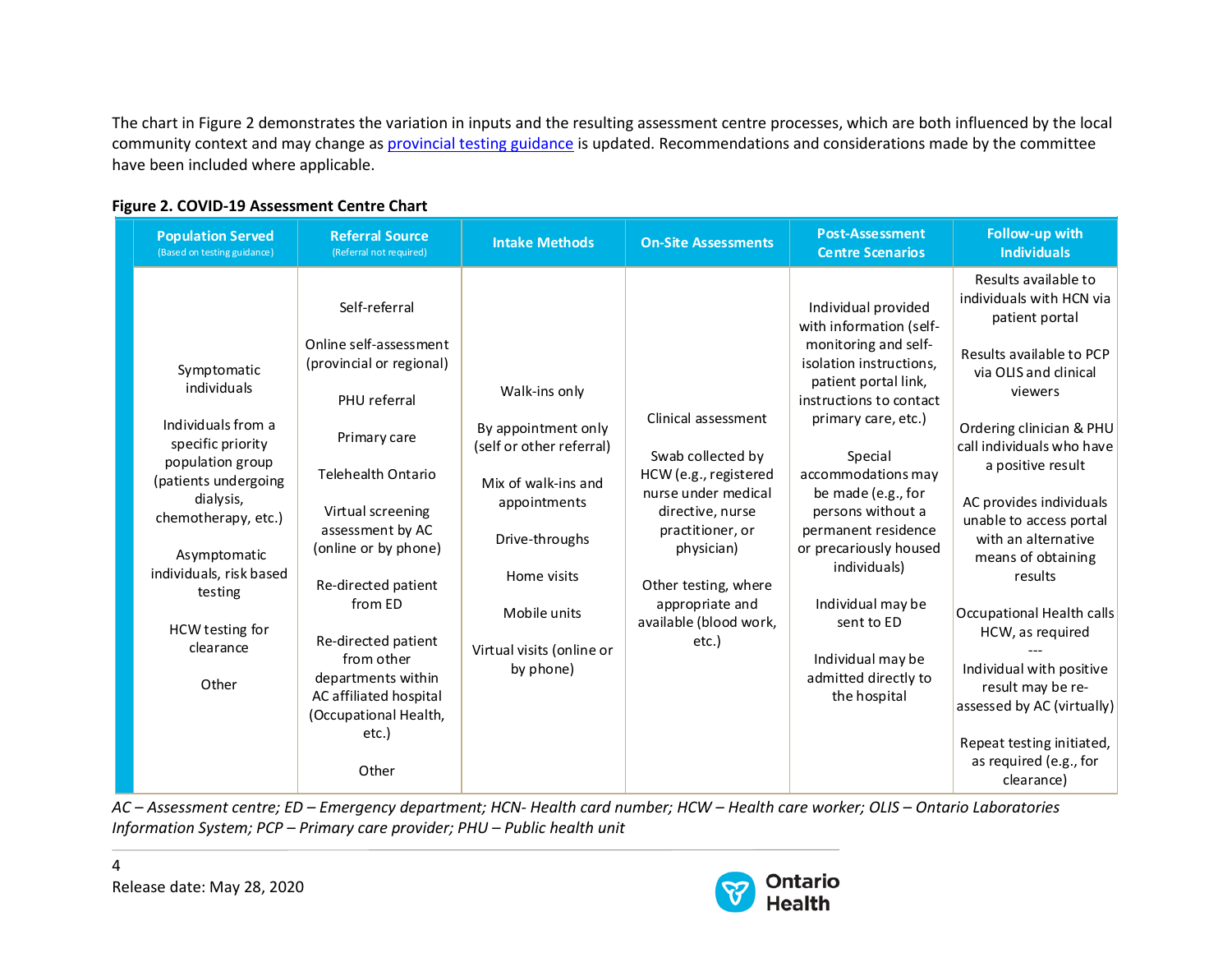# **3. Recommendations and Key Considerations for COVID-19 Assessment Centres Based on Lessons Learned**

The recommendations developed by the Assessment Centres Committee aim to enable access to COVID-19 assessment and testing to the people who need it (effective), while protecting patients, health care workers, and the community from virus transmission (safe), using the least amount of resources (efficient). The recommendations focus on the coming three months of activity from the date of publication (May 28, 2020).

Although some variation is expected due to local community context, there are basic foundational elements that should be standard across all assessment centres. As assessment centres evolve and become more standardized, decisions should be guided by relevant substantive ethical principles, including fairness, utility, solidarity, social justice, equity, stewardship, and autonomy, and processes for decision-making should be guided by the relevant procedural ethical principles (outlined in [Appendix B\)](#page-19-0).

## **I. LOCATION AND OPERATIONAL STRUCTURE**

#### **Recommendations:**

- Assessment centres should select a location and modality that takes into account the needs of their local community and should use multiple communication methods to inform the public of how to gain access. To promote equitable access to all, including individuals and groups who may be physically or socially isolated or displaced, assessment centres may need to adapt their services and communication strategies to meet the specific needs of the community (e.g., in-home or mobile testing)
- Assessment centres must work with regional Ontario Health staff to ensure their location and hours of operation are up to date on a daily basis. This is to ensure the Ministry of Health can continue to provide Ontarians with up-to-date information. Assessment centres must ensure this information is also available within their community and can work with local public health units, Ontario Health, and other health care provider partners to expand communication campaigns

| <b>Topic</b>                           | <b>Considerations</b>                                                                                                                                                                                                                                                                                                                                                                                                                                                                                                                                                                                                                                                                                                                                                                                                        |
|----------------------------------------|------------------------------------------------------------------------------------------------------------------------------------------------------------------------------------------------------------------------------------------------------------------------------------------------------------------------------------------------------------------------------------------------------------------------------------------------------------------------------------------------------------------------------------------------------------------------------------------------------------------------------------------------------------------------------------------------------------------------------------------------------------------------------------------------------------------------------|
| Proximity to a<br>health care facility | When possible, align the assessment centre with a health care facility, where<br>the functions of the assessment centre can be in a separate part of the building<br>or in a temporary facility<br>The benefits of having a physical location near a health care facility<br>$\circ$<br>include easy access to supports (e.g., emergency department, IT<br>systems, redeployed staff, laboratory and other resources), which are<br>beneficial for providing care for patients with severe symptoms and<br>providing flexibility during a surge in volumes<br>Use regional data to inform decisions about where to locate or re-locate any<br>assessment centres and to determine the number of centres required for the<br>community (e.g., proximity to population, number of assessment centres<br>serving the community) |

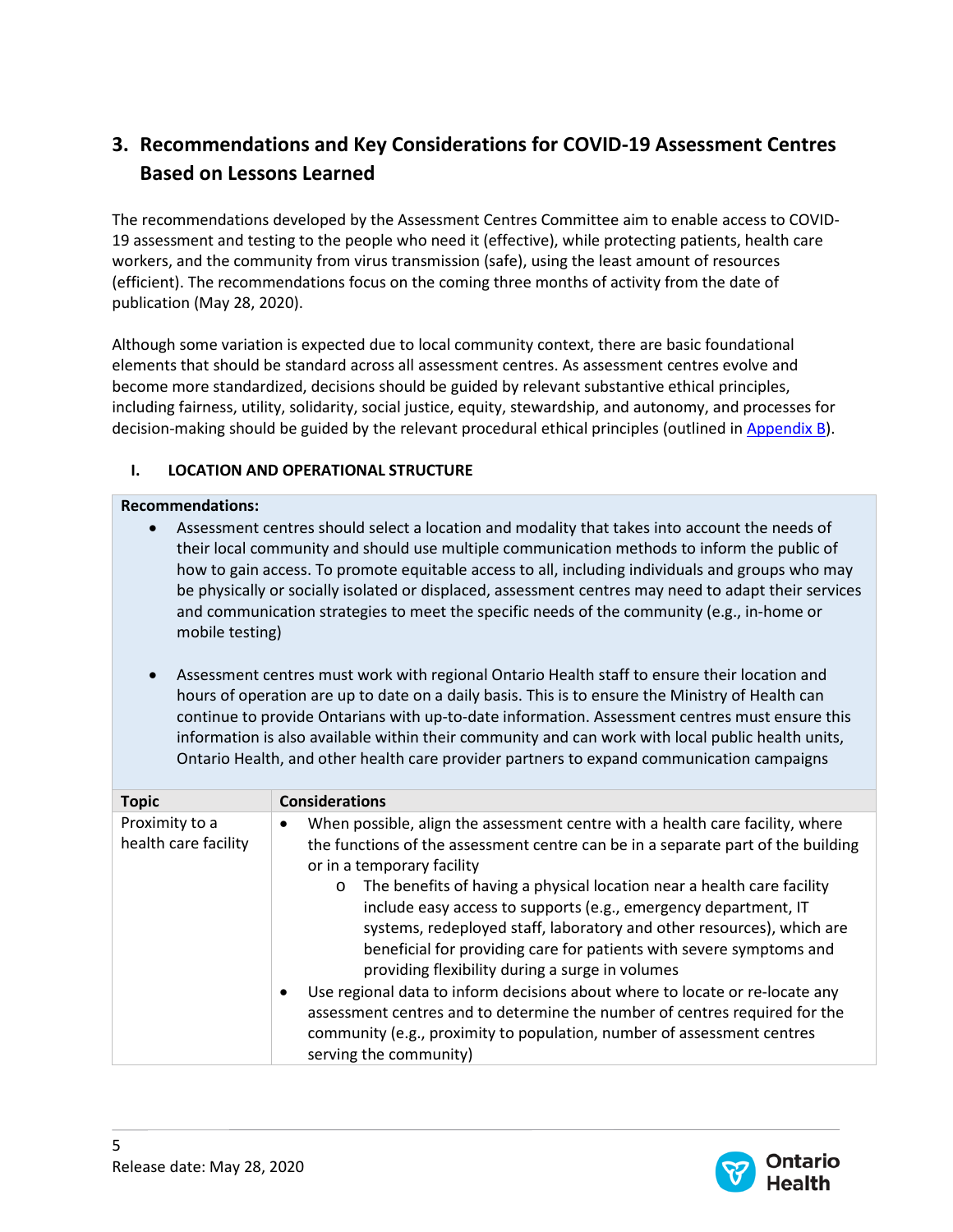| Testing and/or       | Each assessment centre should assess the needs of their local community to<br>$\bullet$       |  |
|----------------------|-----------------------------------------------------------------------------------------------|--|
| clinical assessment  | determine whether the assessment centre should offer testing only, or should                  |  |
| functions            | also provide clinical assessment (e.g., consider the population served by the                 |  |
|                      | assessment centre and the availability of clinical assessment at other centres                |  |
|                      | nearby)                                                                                       |  |
|                      | The provision of testing at the assessment centre is a minimum expectation, and               |  |
|                      | the ability to offer clinical assessment should be available in the community<br>when needed  |  |
| Priority populations | In partnership with regional response structures, the operational structure<br>$\bullet$      |  |
|                      | should be reviewed with a lens to increase access to priority populations as                  |  |
|                      | identified in evolving provincial testing guidance                                            |  |
| Symptomatic and      | Given the recent province-wide expansion in testing criteria to include<br>$\bullet$          |  |
| asymptomatic         | asymptomatic individuals, assessment centres should:                                          |  |
| individuals          | Reinforce the need to maintain physical distancing between patient<br>$\circ$                 |  |
|                      | encounters                                                                                    |  |
|                      | Consider the feasibility of establishing two streams within the<br>$\circ$                    |  |
|                      | assessment centre or between assessment centres in the local                                  |  |
|                      | community (based on local context and circumstances):                                         |  |
|                      | One stream for those who are symptomatic and require<br>٠                                     |  |
|                      | assessment and testing                                                                        |  |
|                      | One stream for those who are asymptomatic and may require<br>$\blacksquare$                   |  |
|                      | testing only                                                                                  |  |
| Modality (in-centre, | Ensure that the modality used allows for an inclusive and respectful approach to<br>$\bullet$ |  |
| drive-through, in-   | ensure culturally safe care                                                                   |  |
| home)                | Different modalities (drive-through, in-centre, in-home, mobile) may better<br>٠              |  |
|                      | serve a particular community as there are advantages and disadvantages to                     |  |
|                      | each                                                                                          |  |
|                      | Drive-through modality:<br>$\circ$                                                            |  |
|                      | Increases efficiency and scalability to meet volume demands                                   |  |
|                      | Conserves PPE and minimizes waste<br>٠                                                        |  |
|                      | Reduced need for cleaning the area between each patient<br>٠                                  |  |
|                      | Maintains physical distancing between patient encounters<br>٠<br>٠                            |  |
|                      | Eliminates the need for a waiting room<br>Pre-supposes that symptoms are mild                 |  |
|                      | In-centre modality:<br>$\circ$                                                                |  |
|                      | A common in-person, ambulatory care format that is familiar to                                |  |
|                      | the public                                                                                    |  |
|                      | Reduces barriers for particular populations (e.g., language<br>٠                              |  |
|                      | barriers, access to a vehicle for drive-through format)                                       |  |
|                      | Requires extra attention to ensure proper physical distancing of<br>٠                         |  |
|                      | those seeking testing; assessment centres must account for this                               |  |
|                      | to ensure safety                                                                              |  |
|                      | In-home modality:<br>$\circ$                                                                  |  |
|                      | Assessment centre staff travel directly to the individual's home                              |  |
|                      | to provide assessment and testing                                                             |  |
|                      | Care is provided in a safe and familiar environment                                           |  |
|                      | Reduces barriers for the individual                                                           |  |

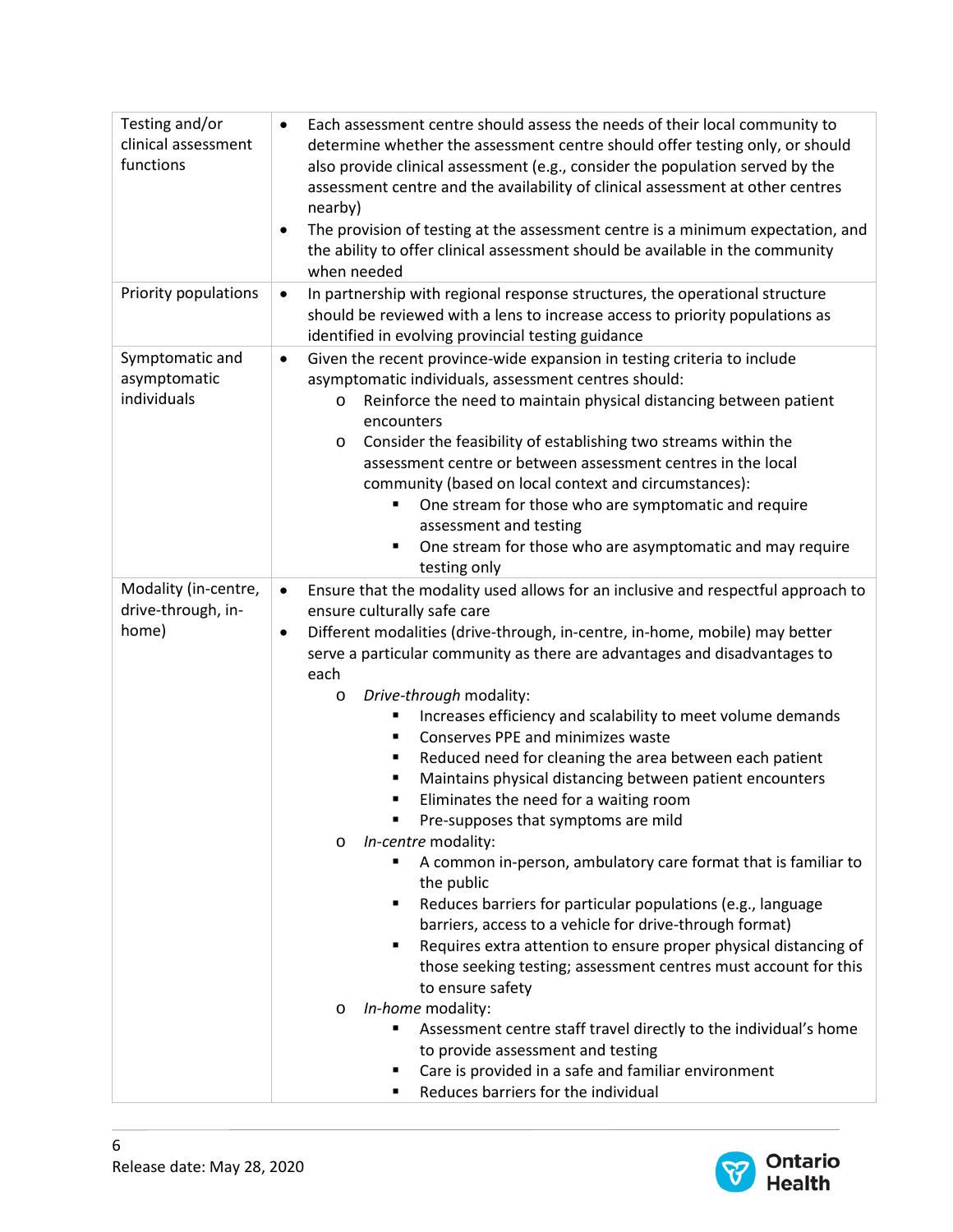|                    | Serves harder-to-reach populations (e.g., remote geography)                                  |
|--------------------|----------------------------------------------------------------------------------------------|
|                    | Mobile/outreach modality:<br>$\circ$                                                         |
|                    | Assessment centre staff travel to the population in the                                      |
|                    | community that needs assessment and testing (e.g., mobile bus                                |
|                    | or outreach team)                                                                            |
|                    | Serves harder-to-reach vulnerable populations<br>٠                                           |
|                    | Outreach teams can support large-scale testing in a congregate<br>٠                          |
|                    | setting (e.g., long-term care home)                                                          |
|                    | Requires scheduling and clear communication processes as                                     |
|                    | mobile testing locations change                                                              |
| Intake method      | The intake method must include direct self-referrals (by telephone, online, or<br>$\bullet$  |
| (walk-in or by     |                                                                                              |
|                    | walk-in) in addition to referrals (e.g., from 911, Telehealth Ontario, primary               |
| appointment)       | care, public health units)                                                                   |
|                    | Ensure that the intake method used at the assessment centre meets the needs<br>$\bullet$     |
|                    | of the local community (e.g., consider the options available at other centres in             |
|                    | the region)                                                                                  |
|                    | Based on the provincial testing guidance, pre-screening is not required.<br>$\bullet$        |
|                    | However, assessment centres should consider whether intake should be                         |
|                    | scheduled for patient flow and efficiency. Intake can be completed virtually (by             |
|                    | phone or video) or in person                                                                 |
|                    | The walk-in intake method provides a low-barrier way to access assessment and                |
|                    | testing, but requires systems in place to ensure that appropriate physical                   |
|                    | distancing can be achieved. Meanwhile, booking people for appointments                       |
|                    | where possible can increase efficiency and decrease the time that patients                   |
|                    | spend at the assessment centre                                                               |
| Communication and  | Consult with existing community groups to ensure that the assessment centres<br>$\bullet$    |
| outreach           | are meeting their needs whenever possible                                                    |
|                    | Publicly communicate the location(s) and operating hours of assessment<br>$\bullet$          |
|                    | centres, as well as ways for people to directly book appointments, using a                   |
|                    | variety of strategies such as social media, websites, local media, and news                  |
|                    | releases. All locations and operating hours are also available on the COVID-19               |
|                    | assessment centre locations website                                                          |
|                    | Enable the public to contact the assessment centre directly by telephone to<br>٠             |
|                    | minimize additional steps through Telehealth Ontario, primary care, or public                |
|                    | health units                                                                                 |
|                    | Provide clear signage for assessment centres, including information about<br>٠               |
|                    | patient flow (e.g., indicating patient flow as a one-way passage, physical                   |
|                    | distancing reminders) and what to expect (e.g., how to navigate the centre)                  |
|                    | Ensure communication and outreach are available in multiple languages to meet<br>٠           |
|                    | the needs of the local community                                                             |
|                    |                                                                                              |
| Hours of operation | Consider standardizing hours of operation based on local community needs and<br>$\bullet$    |
|                    | testing guidance (e.g., set operating hours based on volumes, consider equitable             |
|                    | access)                                                                                      |
|                    | Ensure that there is access to an assessment centre seven days a week within<br>$\bullet$    |
|                    | the community                                                                                |
| Oversight and      | Ensure there is regular regional connection with Ontario Health for updates and<br>$\bullet$ |
| accountability     | coordination regarding changes in practice and management of issues                          |

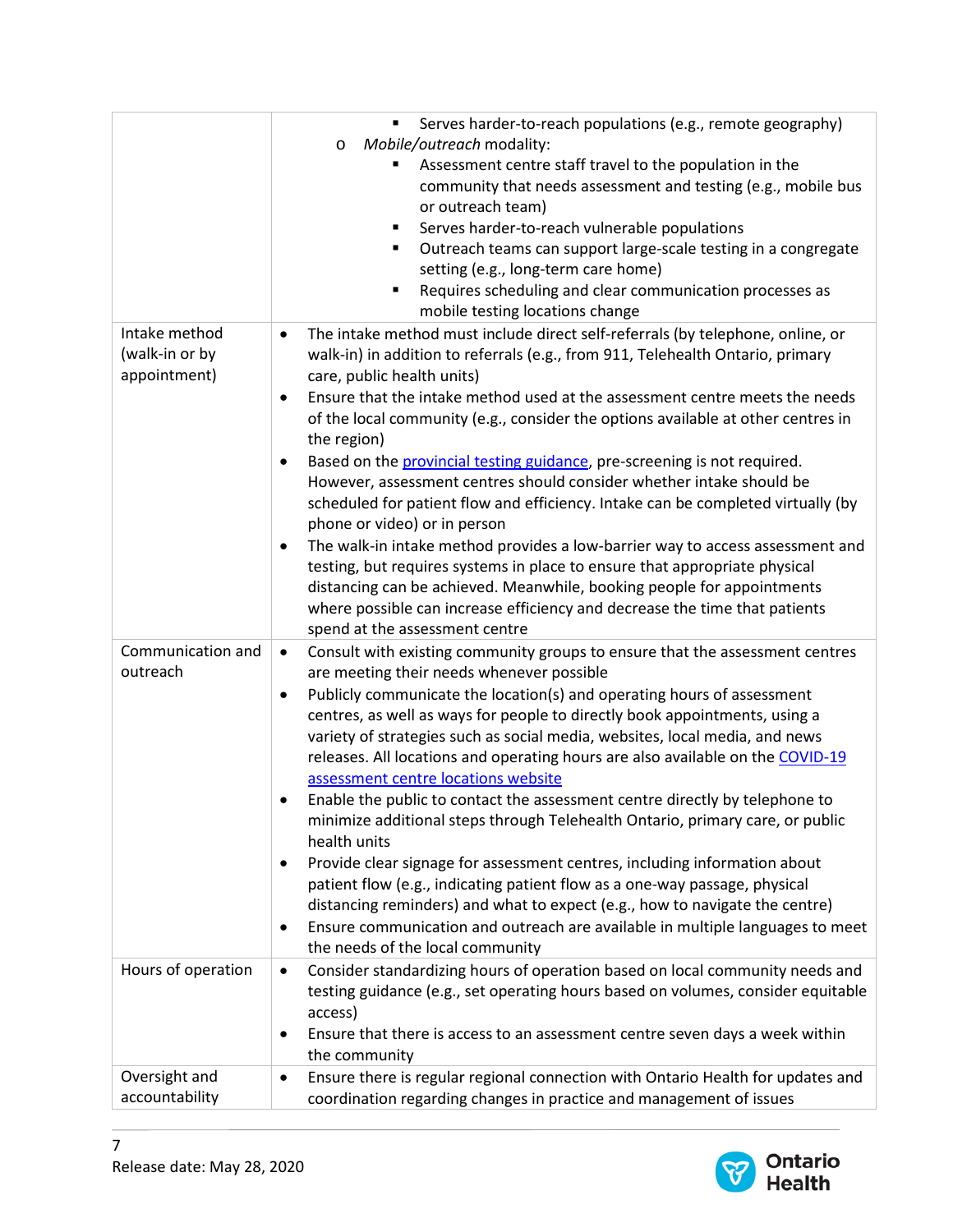#### **II. STAFFING MODEL**

#### **Recommendations:**

- Assessment centres should use a staffing model that is cost-effective, sustainable, and allows for timely ongoing training as new information becomes available
- Assessment centres should ensure that an effective and efficient process is in place for staff to use the most updated testing guidance materials and be informed of any changes

| <b>Topic</b>                                 | <b>Considerations</b>                                                                                                                                                                                                                                                                                                                                                                                                                                                                                                                                                                                                                                                                                                                                                                                                                                                                                                                                                                                                                                                         |
|----------------------------------------------|-------------------------------------------------------------------------------------------------------------------------------------------------------------------------------------------------------------------------------------------------------------------------------------------------------------------------------------------------------------------------------------------------------------------------------------------------------------------------------------------------------------------------------------------------------------------------------------------------------------------------------------------------------------------------------------------------------------------------------------------------------------------------------------------------------------------------------------------------------------------------------------------------------------------------------------------------------------------------------------------------------------------------------------------------------------------------------|
| Staffing model<br>(composition and<br>roles) | Create a team to effectively and efficiently provide care. Each team member<br>$\bullet$<br>should have a specific role. The team may be made up of administrative/non-<br>health care worker support, nurse practitioners, physician assistants, registered<br>nurses, registered practical nurses, primary care providers, or other specialists<br>(e.g., internists, emergency physicians, respirologists)<br>Use medical directives to fully optimize team members' skills<br>Use dedicated staffing models. This can help to facilitate keeping staff up to<br>date and develop expertise in skills, including administration of swabbing to<br>minimize variability and false negatives<br>Use dedicated administrative and scheduling support to enable smooth<br>operations and patient flow. Some jurisdictions have successfully integrated the<br>use of trained non-medical staff to carry out tasks related to registration, so that<br>health care professionals can carry out tasks related to the physical assessment<br>and specimen collection <sup>3</sup> |
| Communication and<br>education               | Ensure strong educator support to provide ongoing and just-in-time training<br>$\bullet$<br>Ensure staff have a centralized location to access updated guidance materials,<br>$\bullet$<br>which promotes information sharing and a single source of accurate guidance<br>Provide a clear accountability structure for developing and updating processes<br>Regularly huddle with staff to clarify any concerns with new guidelines and<br>$\bullet$<br>solidify knowledge<br>Well-established assessment centres can support the training and development<br>of newer centres to spread best practices across sites; assessment centres<br>should establish these communities of practice at a regional level, in partnership<br>with Ontario Health regional staff                                                                                                                                                                                                                                                                                                          |
| Strategy and<br>sustainability               | Ensure staffing models are flexible to quickly ramp up and down as the<br>٠<br>pandemic evolves and testing guidance changes (e.g., consider the sustainability<br>of staffing models)                                                                                                                                                                                                                                                                                                                                                                                                                                                                                                                                                                                                                                                                                                                                                                                                                                                                                        |

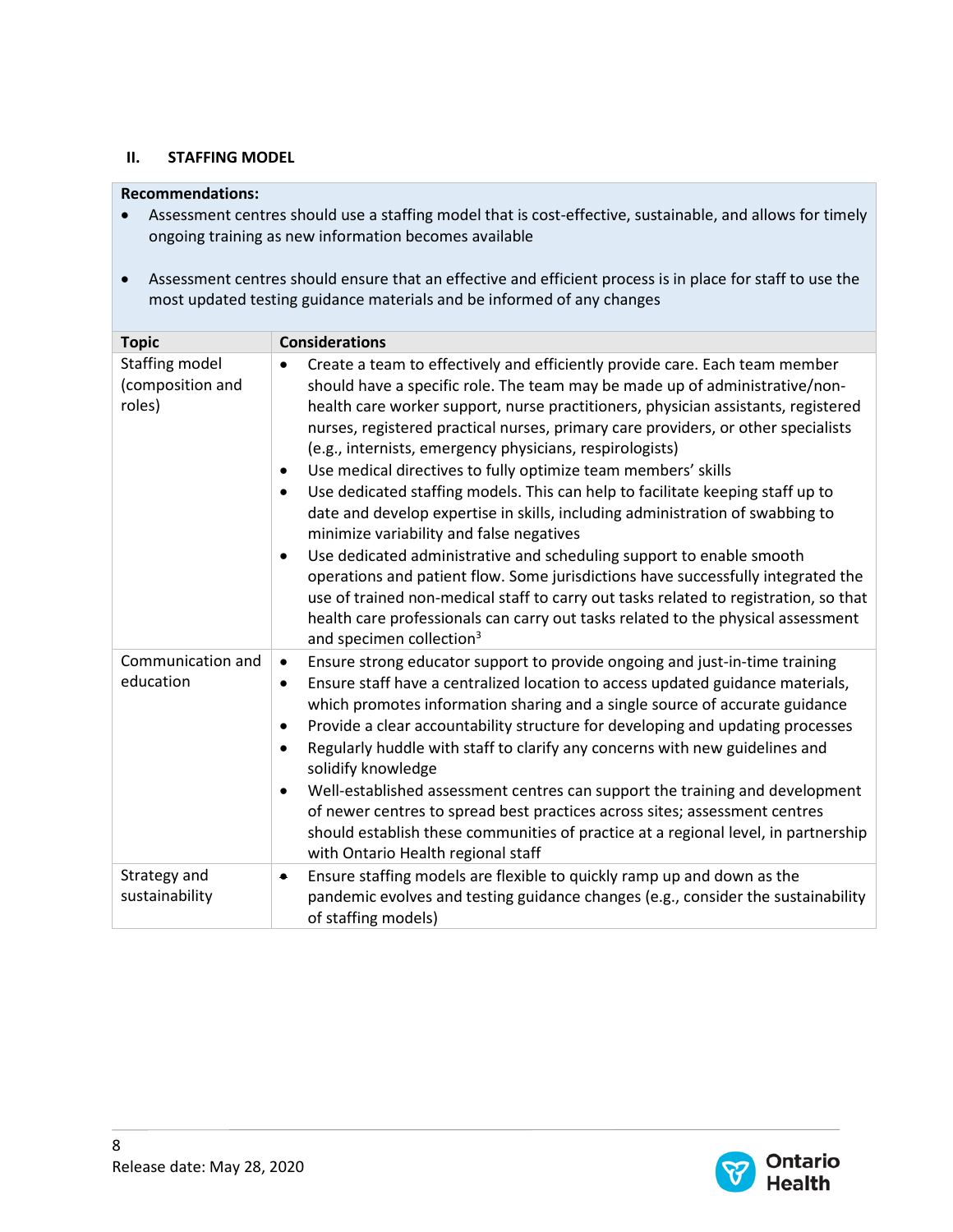## **III. INFECTION CONTROL AND PREVENTION STRATEGIES**

#### **Recommendation:**

• Assessment centres must implement measures to prevent and minimize spread of infection and conserve PPE

| <b>Topic</b>                                                           | <b>Considerations</b>                                                                                                                                                                                                                                                                                                                                                                                                                                                                                                                                                                    |
|------------------------------------------------------------------------|------------------------------------------------------------------------------------------------------------------------------------------------------------------------------------------------------------------------------------------------------------------------------------------------------------------------------------------------------------------------------------------------------------------------------------------------------------------------------------------------------------------------------------------------------------------------------------------|
| Design for minimal<br>direct contact<br>between people                 | Use appropriate administrative and engineering controls based on the set-up of<br>the assessment centre (e.g., protective barriers/screens, drive-through<br>screening)<br>Design the assessment process with all public health guidance in mind, including<br>minimal direct contact between people (e.g., maintaining physical distancing at<br>all times other than for clinical assessments; virtual intake where possible; use<br>of drive-through, virtual, or in-home modalities where appropriate; conducting<br>intake using mobile phones or electronic systems ahead of time) |
| Administrative and<br>engineering<br>controls                          | Use administrative and engineering controls to limit the possibility of virus<br>$\bullet$<br>transmission (e.g., physical barriers such as plexiglass, a buddy system with a<br>designated 'clean' staff member who will maintain physical distance for duties<br>such as documentation and a 'dirty' staff member who will be in close contact<br>for collecting the swab)                                                                                                                                                                                                             |
| Appropriate use of<br>PPE, hand hygiene,<br>and cleaning<br>procedures | Ensure that appropriate use of PPE, hand hygiene, and disinfecting procedures<br>$\bullet$<br>are in place (e.g., cleaning procedures for equipment, furniture, and spaces<br>between patients)                                                                                                                                                                                                                                                                                                                                                                                          |
| Use of PPE<br>conservation<br>strategies                               | Appropriate PPE should be used based on Public Health Ontario and Ontario<br>$\bullet$<br>Health recommendations (e.g., droplet precautions for COVID-19 require<br>surgical/procedural mask, isolation gown, gloves, and eye protection)<br>Extended use of PPE is recommended for assessment centres (PPE Use During<br>$\bullet$<br>the COVID-19 Pandemic, Optimizing the Supply of PPE During the COVID-19<br>Pandemic)<br>Implement appropriate PPE conservation strategies (e.g., use of face shields,<br>extended use of PPE, 'buddy system')                                     |

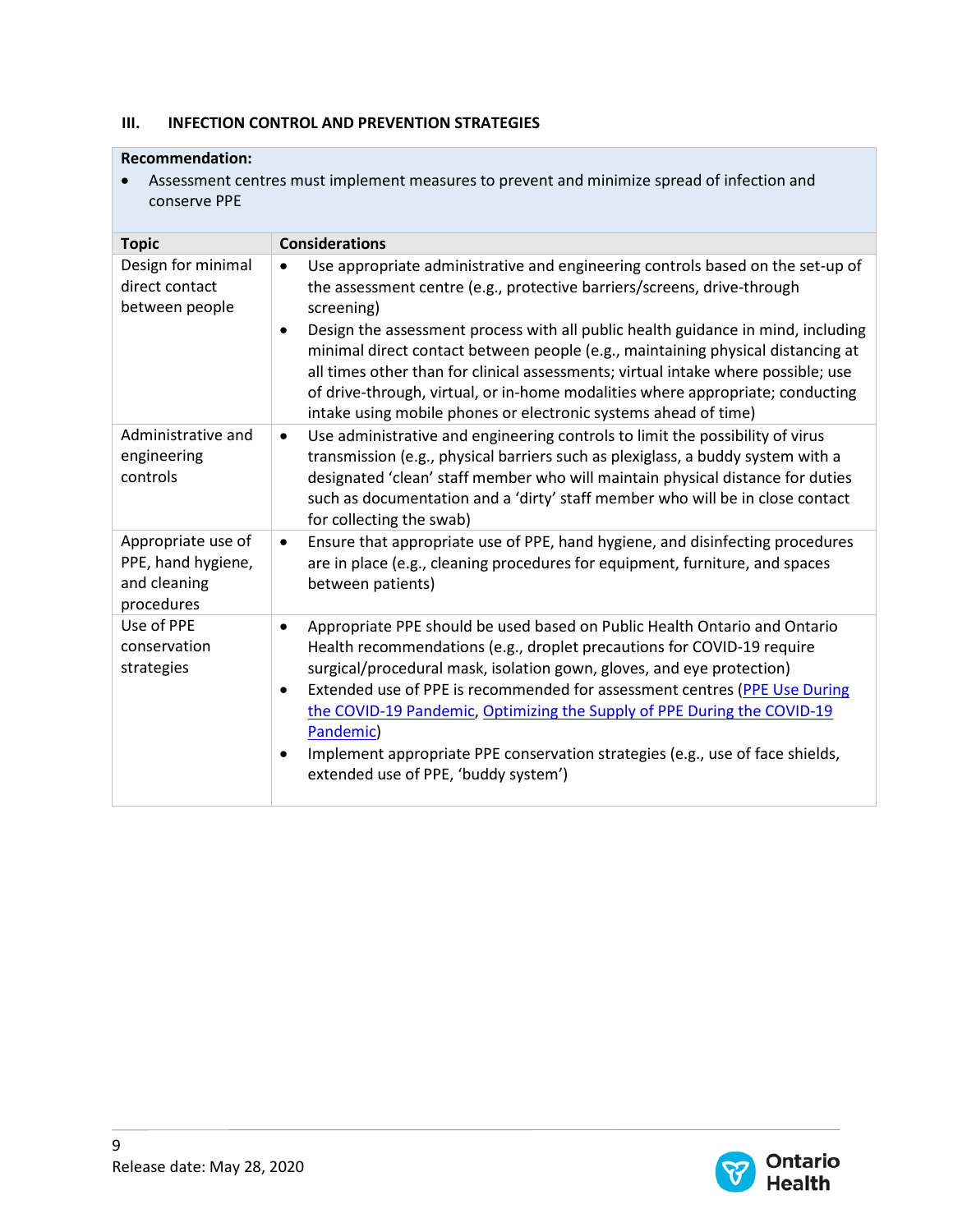## **IV. TESTING GUIDANCE AND CLINICAL ASSESSMENT PROCESSES**

#### **Recommendations:**

- Assessment centres should put in place standardized processes for intake, referrals, clinical assessment, and management of patients, including those presenting with severe symptoms
- Assessment centres should ensure mechanisms are in place to respond quickly to changing guidance on intake, referrals, and testing
- Assessment centres should implement an inclusive and respectful approach to ensure culturally safe care

| <b>Topic</b>                                    | <b>Considerations</b>                                                                                                                                                                                                                                                                                                                                                       |
|-------------------------------------------------|-----------------------------------------------------------------------------------------------------------------------------------------------------------------------------------------------------------------------------------------------------------------------------------------------------------------------------------------------------------------------------|
| Testing guidance                                | Guidance on testing, symptoms, and screening are updated regularly by the<br>$\bullet$<br>Ministry of Health (Guidance for the Health Sector). Assessment centres should<br>have in place a mechanism to respond quickly as testing guidance changes<br>(COVID-19 Provincial Testing Guidance, COVID-19 Reference Document for<br>Symptoms)                                 |
| Consistent<br>messaging and<br>public awareness | Provide clear, up-to-date messaging on when to get tested; consider using local<br>$\bullet$<br>media to ensure public awareness<br>Ensure public awareness efforts are available in multiple languages to meet the<br>$\bullet$<br>needs of the local community                                                                                                            |
| Referral sources                                | Although referrals are not required to access an assessment centre, referrals<br>$\bullet$<br>may currently come from several different sources, including direct self-<br>referrals, 911, Telehealth Ontario, primary care, public health units, hospitals,<br>emergency departments, and occupational health and safety (see Appendix D<br>for referral form information) |
| Clinical assessment<br>and vital signs          | At minimum, pulse oximetry and heart rate should be measured for all<br>$\bullet$<br>symptomatic patients. Vital signs and physical assessment are completed at the<br>discretion of the health care provider and determined based on the patient's<br>presenting signs and symptoms                                                                                        |
| Management of<br>severe symptoms                | When intake or assessment identifies severe symptoms, patients should be<br>٠<br>referred to the emergency department or 911 called if needed                                                                                                                                                                                                                               |
| Culturally safe care                            | Assessment centres should be inclusive and culturally safe environments. Staff<br>$\bullet$<br>should be familiar to the Indigenous community and/or will have undergone<br><b>Indigenous Cultural Safety Training</b>                                                                                                                                                      |
| French language<br>services                     | Assessment centre services should be actively offered in French by on-site staff<br>$\bullet$<br>if available or through interpreter services                                                                                                                                                                                                                               |

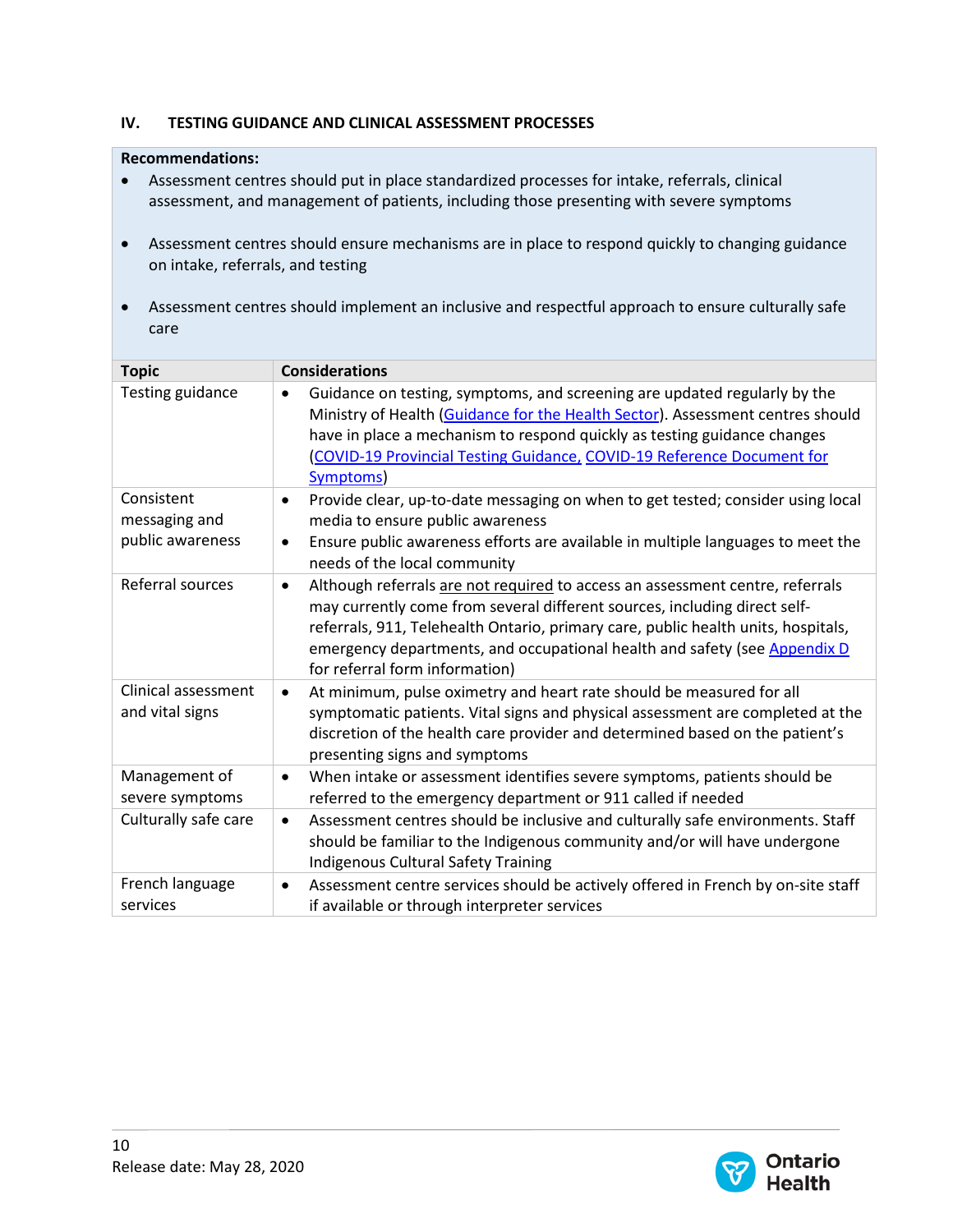# **V. REQUISITION FORM AND SPECIMEN HANDLING PROCESSES**

#### **Recommendations:**

- Assessment centre sites must complete the [Public Health Ontario](https://www.publichealthontario.ca/-/media/documents/lab/2019-ncov-test-requisition.pdf?la=en) requisition form for COVID-19 tests, regardless of which lab the specimen is being sent to
- Specimens for COVID-19 testing should be handled and transported according to the Transportation of [Dangerous Goods Act](https://www.tc.gc.ca/eng/tdg/clear-tofc-211.htm) and its Regulations. It is the responsibility of the sender (the assessment centre) to adhere to these regulations

| <b>Topic</b>                      | <b>Considerations</b>                                                                                                                                                                                                                                                                                                                                                                                                                                                                                                                                                                                                                                                                                                  |
|-----------------------------------|------------------------------------------------------------------------------------------------------------------------------------------------------------------------------------------------------------------------------------------------------------------------------------------------------------------------------------------------------------------------------------------------------------------------------------------------------------------------------------------------------------------------------------------------------------------------------------------------------------------------------------------------------------------------------------------------------------------------|
| Completion of<br>requisition form | All fields on the requisition form must be completed to ensure accurate and<br>timely reporting of results to the submitter and public health unit                                                                                                                                                                                                                                                                                                                                                                                                                                                                                                                                                                     |
|                                   | In order for results to appear in the provincial portal, all patient identification<br>$\bullet$<br>fields - including health card number - must be completed                                                                                                                                                                                                                                                                                                                                                                                                                                                                                                                                                          |
| Handling of<br>specimens          | Place COVID-19 specimens, labelled with at least two pieces of information to<br>$\bullet$<br>identify the patient (name, date of birth, health card number), in sealed<br>biohazard bags and include the requisition in the outer pouches. The requisition<br>should not be in contact with the specimen<br>Place the individual biohazard bags together in sealed large plastic bags, along<br>with some absorbent material<br>Place the large plastic bags into a rigid outer shipping container<br>Address and label the container with "UN3373" and "COVID-19 specimens"<br>along with the testing laboratory address<br>Store specimens at 2-8°C until shipping and include frozen ice packs in the<br>container |
|                                   | If a specimen is not expected to be transported to a network laboratory within<br>24 hours, it is important to freeze in order to avoid expiration                                                                                                                                                                                                                                                                                                                                                                                                                                                                                                                                                                     |
| Routing of<br>specimens           | COVID-19 specimens may be transported to any public, community, or hospital<br>$\bullet$<br>laboratory that is part of the Provincial Diagnostics Network; the network may<br>reach out to assessment centres to suggest routing in order to optimize<br>turnaround time                                                                                                                                                                                                                                                                                                                                                                                                                                               |
|                                   | In the case that any one lab receives more specimens than can be processed in a<br>timely fashion, the network will manage rerouting and communication of results<br>to the assessment centre                                                                                                                                                                                                                                                                                                                                                                                                                                                                                                                          |
|                                   | If unsure about how to transport specimens to a laboratory for testing,<br>٠<br>assessment centres should work with the Provincial Diagnostics Network<br>Operations Centre to determine appropriate routing (covid-<br>19.diagnostics@ontariohealth.ca)                                                                                                                                                                                                                                                                                                                                                                                                                                                               |
|                                   | To reduce turnaround times in Northern Ontario, Ontario Health will work<br>$\bullet$<br>towards ensuring that lab processing of specimens will be performed in<br>Northern Ontario except in unforeseen circumstances                                                                                                                                                                                                                                                                                                                                                                                                                                                                                                 |

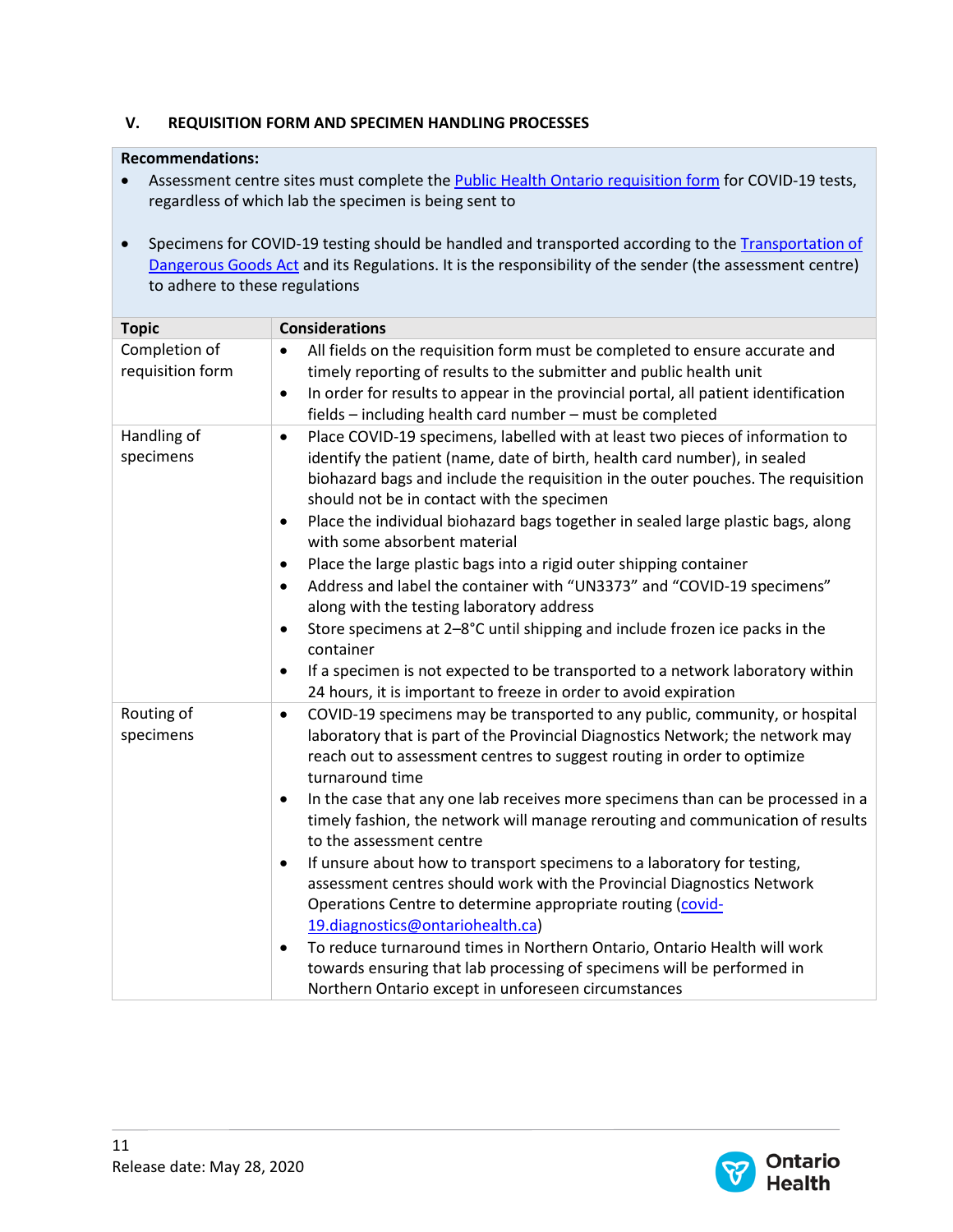## **VI. FOLLOW-UP PROCESSES AFTER TESTING**

#### **Recommendation:**

• Assessment centres should provide information to patients who were tested on how to self-monitor and self-isolate, where to access testing results, and other relevant information

| <b>Topic</b>                       | <b>Considerations</b>                                                                                                                                                                                                                                                                                                                                                                                                                                                                                                                                                                                                                                                                                                                                                                                                                                                                                                                                                                                                                                                                                                                                                                                                                                                                                                                                                                                                                                                                                                                                           |
|------------------------------------|-----------------------------------------------------------------------------------------------------------------------------------------------------------------------------------------------------------------------------------------------------------------------------------------------------------------------------------------------------------------------------------------------------------------------------------------------------------------------------------------------------------------------------------------------------------------------------------------------------------------------------------------------------------------------------------------------------------------------------------------------------------------------------------------------------------------------------------------------------------------------------------------------------------------------------------------------------------------------------------------------------------------------------------------------------------------------------------------------------------------------------------------------------------------------------------------------------------------------------------------------------------------------------------------------------------------------------------------------------------------------------------------------------------------------------------------------------------------------------------------------------------------------------------------------------------------|
| Discharge and<br>patient education | Each assessment centre should have a patient education and discharge process<br>$\bullet$<br>for all patients that provides information on how to self-monitor and self-<br>isolate, where to access testing results, and other relevant information (e.g.,<br>who to contact if the patient has additional questions), including for<br>asymptomatic individuals (see Appendix E)<br>Provide clear, succinct, and harmonized instructions for all patients, whether<br>$\bullet$<br>they test positive or negative<br>Recommended practices for patient education include using multimodal<br>methods (e.g., oral and written materials in the most common languages for<br>each community)<br>For specific populations, consider how results will be made available and acted<br>$\bullet$<br>upon (e.g., for persons without a permanent residence or who are precariously<br>housed, consider additional follow-up to share test results and/or social<br>supports for self-isolation)<br>If there are any concerns that a patient will not follow isolation instructions,<br>$\bullet$<br>notify the local public health unit                                                                                                                                                                                                                                                                                                                                                                                                                              |
| Communication of<br>test results   | Assessment centres should have a process in place to ensure patients receive<br>$\bullet$<br>their test results (whether positive or negative)<br><b>Positive results:</b><br>$\circ$<br>Most patients who provide their health care number will be<br>able to access their test results through the online provincial<br><b>COVID-19 Test Results portal (through Ontario Laboratories</b><br>Information System [OLIS])<br>In addition, patients with positive results must be contacted by<br>$\blacksquare$<br>the ordering clinician (e.g., assessment centre staff, primary<br>care provider)<br>Patients with positive results will also be contacted by their<br>$\blacksquare$<br>local public health unit for contact tracing<br>Negative results: Most patients who provide their health card number<br>O<br>will be able to access their negative test results through the online<br>provincial COVID-19 Test Results portal<br>Assessment centres should support patients to access their test results online<br>(whether positive or negative) using the provincial COVID-19 Test Results portal<br>Provide a hand-out with written instructions on how to access test<br>$\circ$<br>results online and who the patient can contact if they have difficulty<br>accessing their results (see Appendix E)<br>Assessment centres must have a process in place to report both positive<br>$\circ$<br>and negative results to patients, particularly where patients are calling<br>to report that they are unable to find their test results. In these |

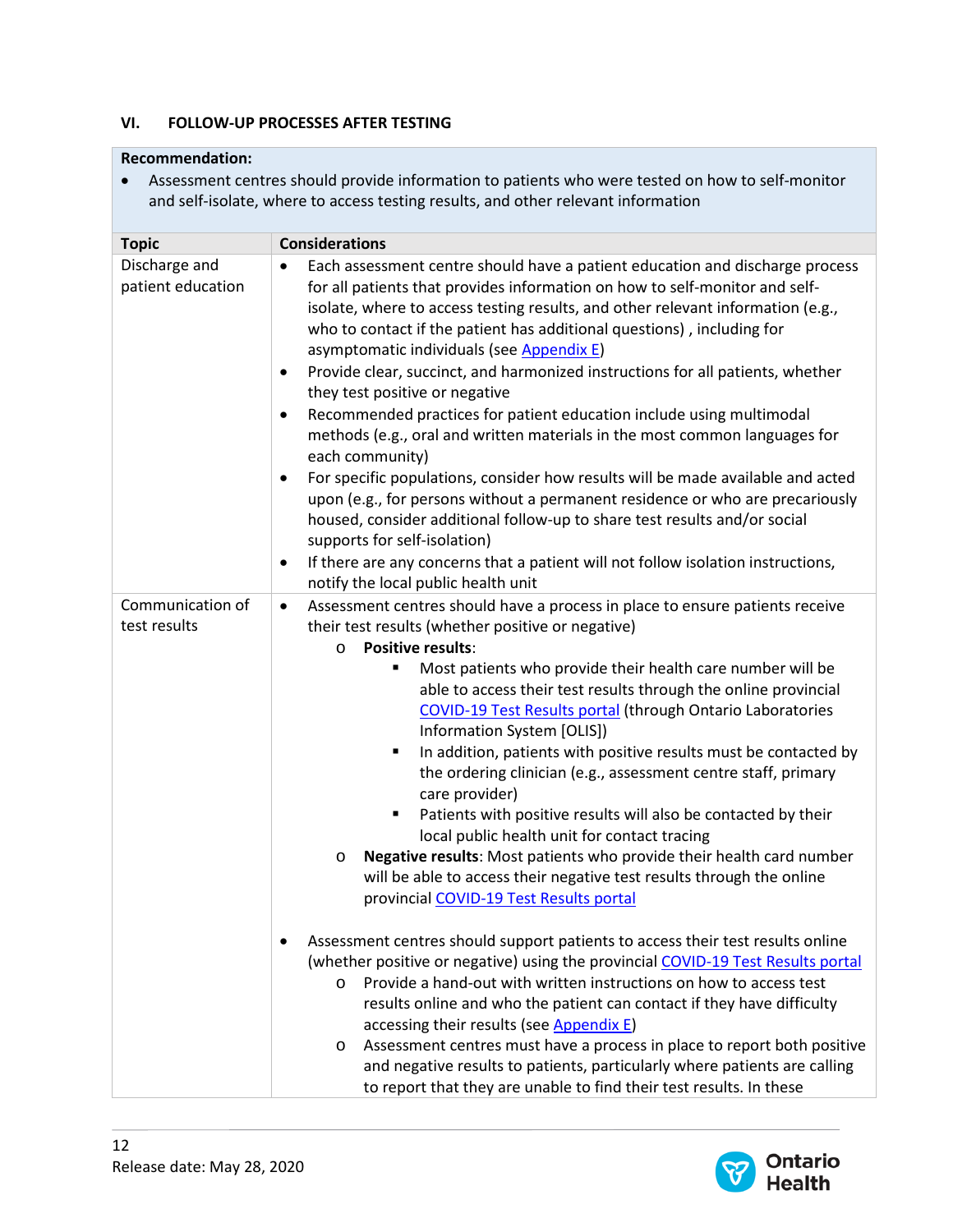|                          | instances, it is the responsibility of the assessment centres to locate and<br>follow up with the patient on their results<br>For individuals who may have difficulty accessing the patient portal<br>$\circ$<br>(e.g., individuals without computer access, individuals without an OHIP<br>number), assessment centres must offer an alternate way for them to<br>receive their test results<br>Primary care providers are also able to access test results through OLIS and |  |
|--------------------------|-------------------------------------------------------------------------------------------------------------------------------------------------------------------------------------------------------------------------------------------------------------------------------------------------------------------------------------------------------------------------------------------------------------------------------------------------------------------------------|--|
|                          | clinical viewers<br>Local public health units are responsible for case management for patients who<br>test positive <sup>4</sup>                                                                                                                                                                                                                                                                                                                                              |  |
|                          | If testing is based on a referral from a health care organization's occupational<br>health and safety team, health care workers may be contacted by the<br>occupational health and safety team for follow-up instructions related to their<br>workplace                                                                                                                                                                                                                       |  |
|                          | Assessment centres should put processes in place to reduce any delays in<br>communicating test results, in addition to safeguarding privacy and maintaining<br>confidentiality                                                                                                                                                                                                                                                                                                |  |
| Testing for<br>clearance | Guidelines for self-isolation and re-testing for clearance should be consistently<br>$\bullet$<br>applied at all assessment centres (see COVID-19 Quick Reference Public Health<br><b>Guidance on Testing and Clearance)</b>                                                                                                                                                                                                                                                  |  |

## **VII. REPORTING AND MONITORING**

#### **Recommendation:**

• Data collection and reporting should be based on guidance provided by the Ministry of Health (se[e Appendix F\)](#page-23-0)

| <b>Topic</b>    | <b>Considerations</b>                                                                                                                                                                                                                                                                                                                                                                 |
|-----------------|---------------------------------------------------------------------------------------------------------------------------------------------------------------------------------------------------------------------------------------------------------------------------------------------------------------------------------------------------------------------------------------|
| Data collection | Assessment centres must put in place mechanisms to ensure that data is<br>collected in a consistent and standardized way and submitted in a timely<br>manner                                                                                                                                                                                                                          |
| Evaluation      | Assessment centres should review their data compared to other assessment<br>٠<br>centres and identify areas for quality improvement<br>Identify any additional metrics to collect to support quality improvement,<br>٠<br>research, or program evaluation goals<br>Consider a developmental evaluative approach to aid in enabling innovative and<br>$\bullet$<br>adaptive approaches |

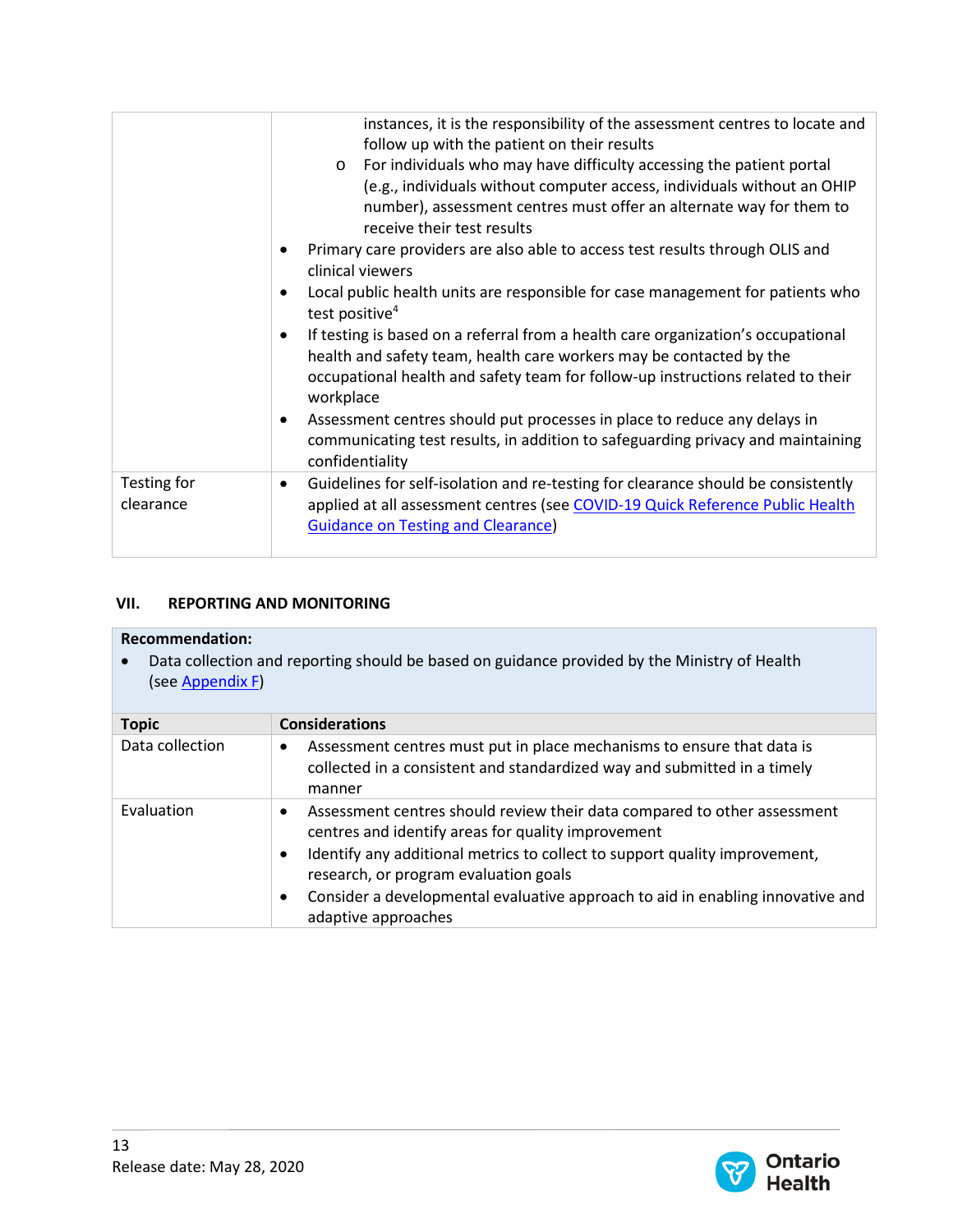# **4. Future Considerations**

For this document, the committee focused on the immediate next steps for the upcoming three months of activity. However, discussions acknowledged the rapidly changing landscape during the COVID-19 pandemic and highlighted several key issues to consider for the medium- to long-term future of assessment centres. These issues include:

- Evaluation of assessment centre performance, including identification of key indicators
- Sustainability of staffing models and identification of ideal staffing model(s)
- Efficiency and fiscal stewardship of assessment centres (value for money and sustainability)
- The role of assessment centres in research
- The evolving role of assessment centres (e.g., community surveillance, case finding) o As testing guidance changes
	- o As health care services that were previously ramped down resume
	- o As public health measures are loosened and communities/businesses re-open
	- o As technology advances (e.g., serological testing, testing for research purposes)

# **5. Closing**

This document presents a set of recommendations that are designed to support assessment centres in providing effective, efficient, and safe care during the COVID-19 pandemic in accordance with relevant ethical principles. Key considerations are presented to reduce unnecessary variation and promote standardization, and to support flexibility to respond to evolving assessment and testing needs for people in Ontario.

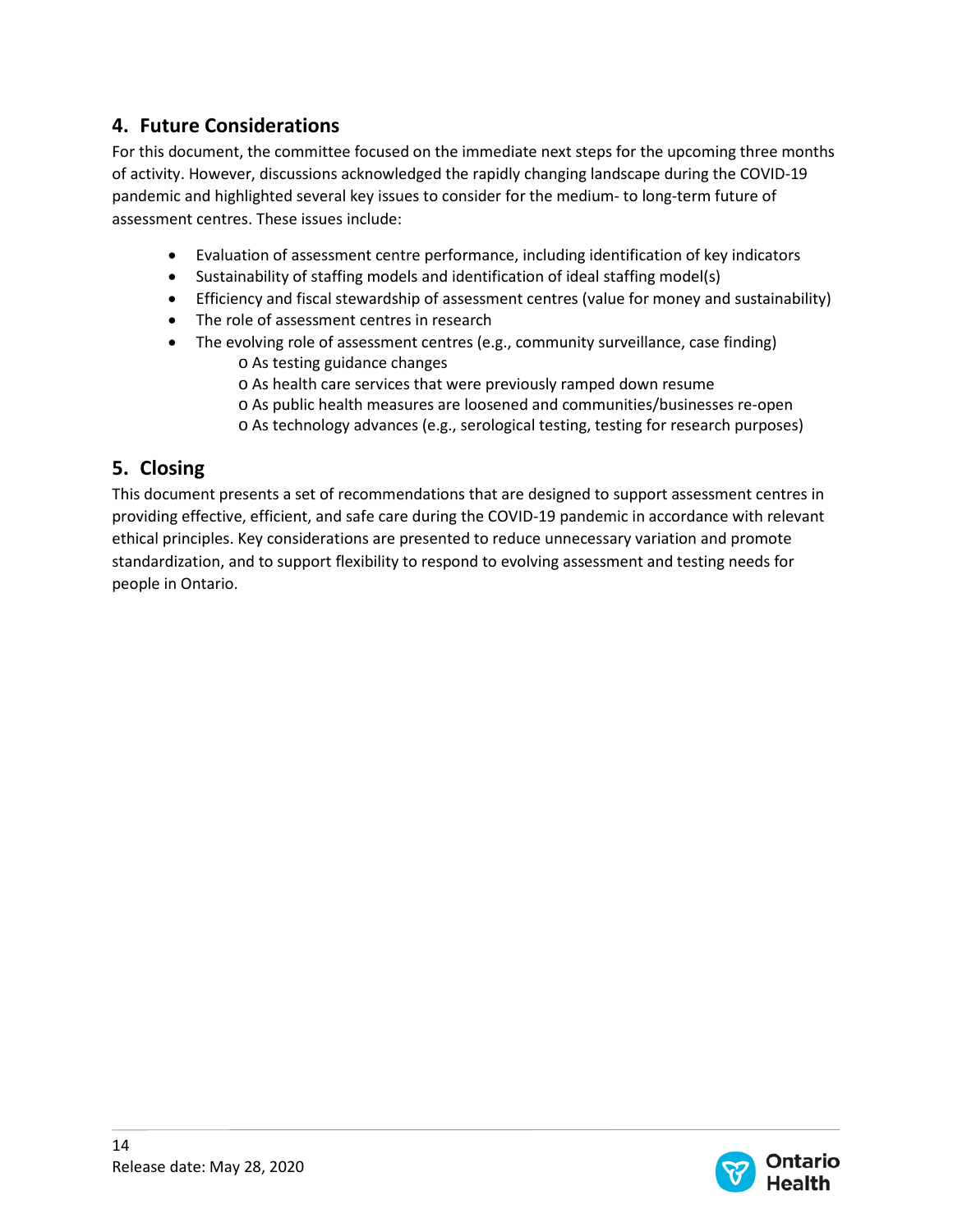# **References**

- (1) Angus H, Williams D, Anderson M. Memorandum: Additional Direction on Testing Strategy [Internet]. Toronto, ON: Ministry of Health, Office of the Deputy Minister; 2020 May 24 [cited 2020 May 24]. Available from: [http://www.health.gov.on.ca/en/pro/programs/publichealth/coronavirus/docs/memos/DM\\_O](http://www.health.gov.on.ca/en/pro/programs/publichealth/coronavirus/docs/memos/DM_OH_CMOH_memo_testing_strategy_2020_05_24.pdf) [H\\_CMOH\\_memo\\_testing\\_strategy\\_2020\\_05\\_24.pdf](http://www.health.gov.on.ca/en/pro/programs/publichealth/coronavirus/docs/memos/DM_OH_CMOH_memo_testing_strategy_2020_05_24.pdf)
- (2) Angus H, Williams D, Anderson M. Memorandum: Update on COVID-19 Preparations and Actions [Internet]. Ministry of Health, Office of the Deputy Minister. 2020 May 19 [cited 2020 May 19]. Available from: [http://www.health.gov.on.ca/en/pro/programs/publichealth/coronavirus/docs/memos/DM\\_O](http://www.health.gov.on.ca/en/pro/programs/publichealth/coronavirus/docs/memos/DM_OH_CMOH_memo_COVID19_update_May_19_2020.pdf) [H\\_CMOH\\_memo\\_COVID19\\_update\\_May\\_19\\_2020.pdf](http://www.health.gov.on.ca/en/pro/programs/publichealth/coronavirus/docs/memos/DM_OH_CMOH_memo_COVID19_update_May_19_2020.pdf)
- (3) Public Health Agency of Canada. COVID-19 pandemic guidance for the health care sector [Internet]. 2020 Apr 22 [cited 2020 May 19]. Available from[: https://www.canada.ca/en/public](https://www.canada.ca/en/public-health/services/diseases/2019-novel-coronavirus-infection/health-professionals/covid-19-pandemic-guidance-health-care-sector.html#appa)[health/services/diseases/2019-novel-coronavirus-infection/health-professionals/covid-19](https://www.canada.ca/en/public-health/services/diseases/2019-novel-coronavirus-infection/health-professionals/covid-19-pandemic-guidance-health-care-sector.html#appa) [pandemic-guidance-health-care-sector.html#appa](https://www.canada.ca/en/public-health/services/diseases/2019-novel-coronavirus-infection/health-professionals/covid-19-pandemic-guidance-health-care-sector.html#appa)
- (4) Ministry of Health, Health System Emergency Management Branch. Public health management of cases and contacts of COVID-19 in Ontario [Internet]. Toronto, ON: Ministry of Health; 2020 Mar 25. Available from: [https://www.corhealthontario.ca/PH-Mgmt-COVID-19-Version-6.0-](https://www.corhealthontario.ca/PH-Mgmt-COVID-19-Version-6.0-Shared.pdf) [Shared.pdf](https://www.corhealthontario.ca/PH-Mgmt-COVID-19-Version-6.0-Shared.pdf)

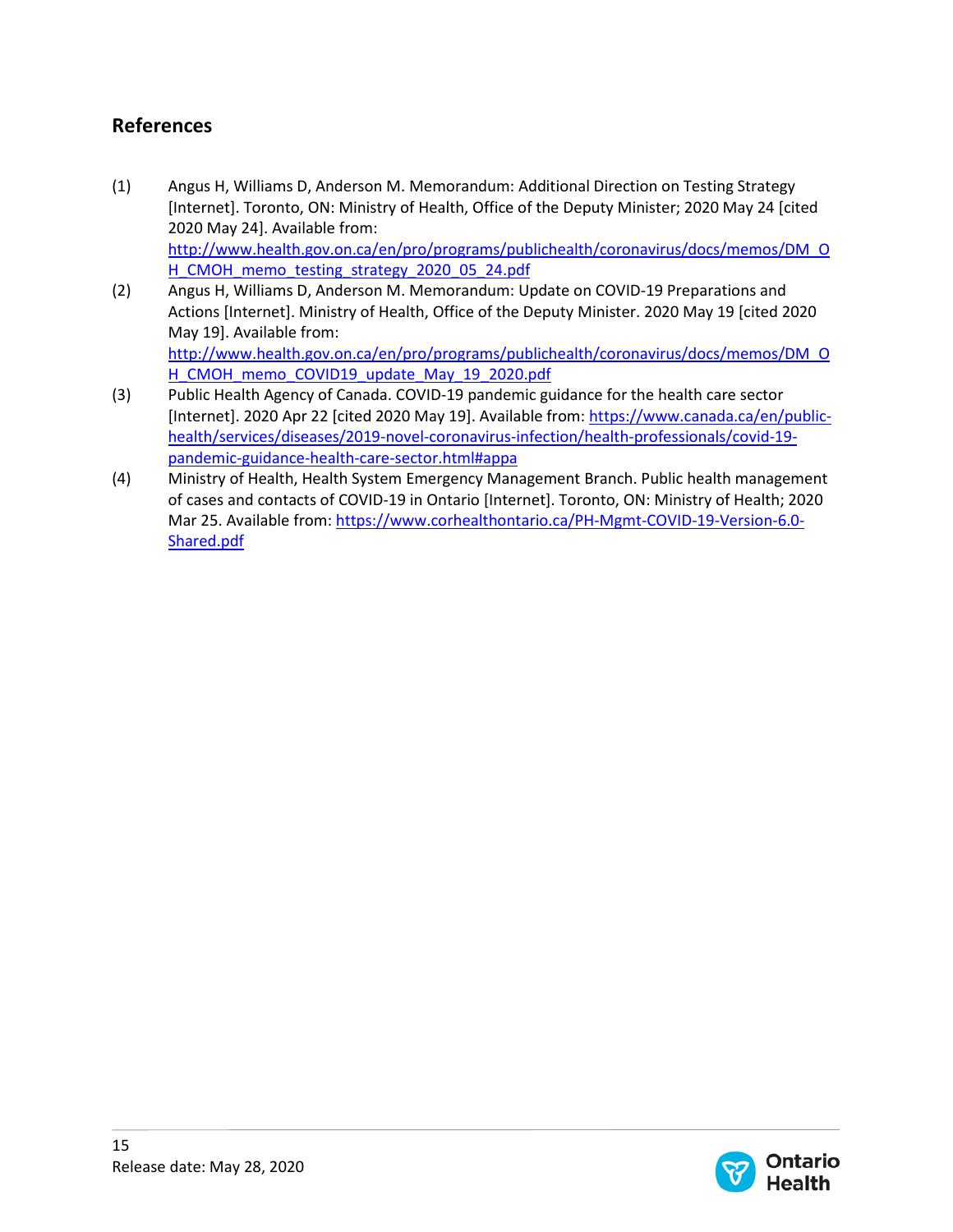# **Appendices**

| Appendix A. | <b>COVID-19 Response: Assessment Centres Committee</b> |
|-------------|--------------------------------------------------------|
|             |                                                        |

| <b>Name</b>            | Title(s) and Institution(s)                                             |
|------------------------|-------------------------------------------------------------------------|
| Chris Simpson (Chair)  | Vice-Dean (Clinical), School of Medicine, Queen's University            |
| <b>Andrew McCallum</b> | Special Advisor to Ministry of Health re: COVID-19 Response,            |
|                        | Former CEO of Ornge                                                     |
| Cheryl Osborne         | Patient Care Director, Emergency Services and Ambulatory Care, Markham  |
|                        | Stouffville Hospital                                                    |
| Dianne Godkin          | Senior Ethicist, Trillium Health Partners                               |
| Gary Garber            | IPAC Physician, Infection Prevention and Control Department Health      |
|                        | Protection Portfolio, Public Health Ontario                             |
| <b>Howard Ovens</b>    | Chief Medical Strategy Officer, Sinai Health System; Ontario Provincial |
|                        | Lead, Emergency Medicine                                                |
| Jacqueline Park        | Assessment Centre Manager and Emergency Department Process              |
|                        | Improvement Coordinator, Thunder Bay Regional Health Sciences Centre    |
| Jennifer Everson       | Vice-President, Clinical, Ontario Health (West)                         |
| John Trickett          | Director, The Ottawa Hospital; Assessment Centre Lead                   |
| Lee Fairclough         | President, St. Mary's General Hospital                                  |
| Paul Preston           | Vice-President, Clinical, Ontario Health (North)                        |
| Ruben Rodriguez        | Site Operations Manager, Humber River Hospital                          |
| Wendy Hansson          | President & CEO, Sault Area Hospital                                    |
| Zain Chagla            | Associate Professor, Department of Medicine, McMaster University;       |
|                        | Medical Director, Infection Control, St. Joseph's Healthcare Hamilton;  |
|                        | Infectious Diseases and Internal Medicine Consultant, St. Joseph's      |
|                        | <b>Healthcare/Hamilton Health Sciences</b>                              |

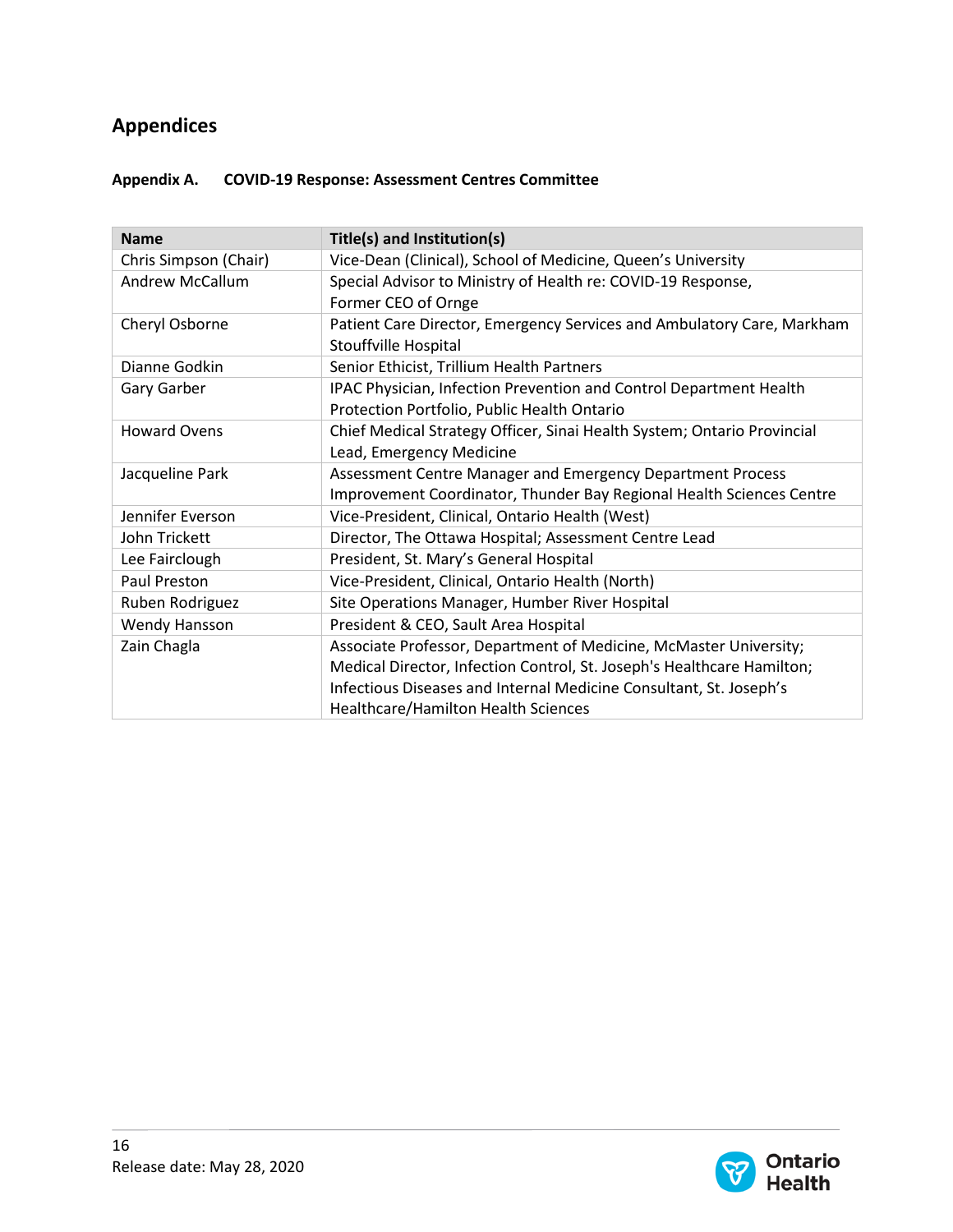# <span id="page-19-0"></span>**Appendix B. Guiding Ethical Principles**

As assessment centres evolve and become more standardized, decisions and decision-making processes should be guided by the following substantive and procedural ethical principles.

# Substantive ethical principles

- **Fairness:** Assessment centres should treat like cases similarly. If treating cases differently, there should be an ethically justifiable reason for doing so
- **Utility:** Assessment centres should operate in ways that allow us to have the greatest impact on decreasing mortality and morbidity of the overall population
- **Solidarity:** Assessment centres should collaborate with their community, institutions, and regions to achieve the goal of decreasing mortality and morbidity of the overall population
- **Equity:** Assessment centres should promote access to all according to need and do not unfairly disadvantage certain groups or individuals
- **Stewardship:** Assessment centres should manage resources carefully and responsibly and, whenever possible, implement the most economical alternatives
- **Autonomy**: Assessment centres should provide individuals with the information they need to make informed decisions

# Procedural ethical principles

The committee was guided by the following procedural ethical principles in the development of the recommendations in this document.

- **Inclusiveness:** Perspectives of key stakeholders have been considered and input sought when time permits
- **Reasonableness:** Assessment centres make decisions in accordance with best available evidence
- **Transparency:** There is a clear process for communicating information about assessment centre recommendations, including rationale, to those most impacted
- **Responsiveness:** There is a process in place to revisit and revise recommendations and assessment processes as new information emerges
- **Accountability:** There is a clear governance structure that identifies who is responsible for the conduct of assessment centres; assessment centres have clear governance structures in place

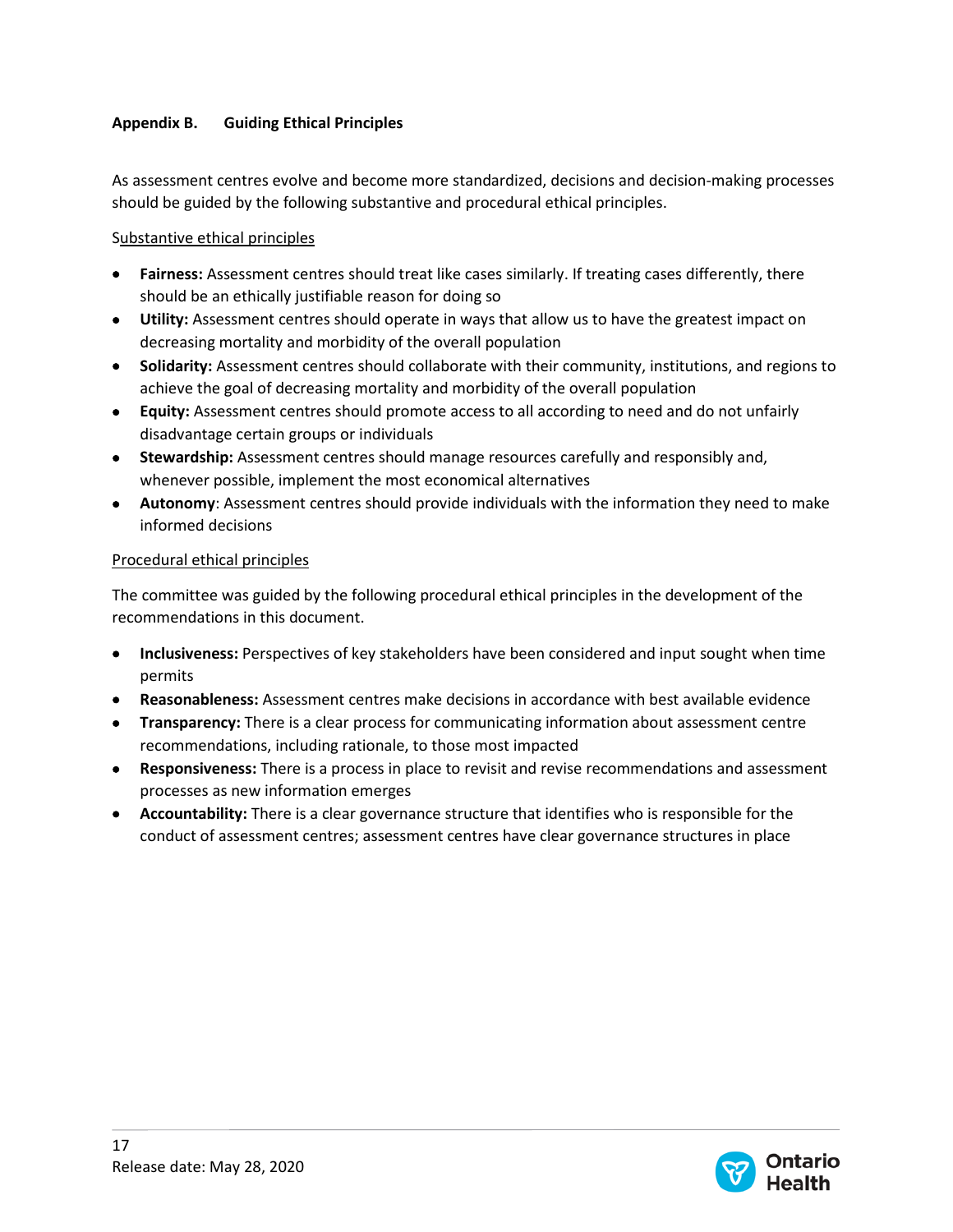# <span id="page-20-0"></span>**Appendix C. Resources for COVID-19 Assessment Centres**

## **Guidance documents:**

The assessment centres are operationalized based on several existing supporting resources, including the following guidance documents:

- Ministry of Health:
	- o [COVID-19 Reference Document for Symptoms](http://www.health.gov.on.ca/en/pro/programs/publichealth/coronavirus/docs/2019_reference_doc_symptoms.pdf)
	- o [COVID-19 Provincial Testing Guidance](http://www.health.gov.on.ca/en/pro/programs/publichealth/coronavirus/docs/2019_covid_testing_guidance.pdf)
	- o [COVID-19 Patient Screening Guidance Document](http://www.health.gov.on.ca/en/pro/programs/publichealth/coronavirus/docs/2019_patient_screening_guidance.pdf)
	- o [COVID-19 Quick Reference Public Health Guidance on Testing and Clearance](http://www.health.gov.on.ca/en/pro/programs/publichealth/coronavirus/docs/2019_testing_clearing_cases_guidance.pdf)
	- o [Data collection](https://hsim.health.gov.on.ca/hdbportal/) (Health Data Branch Web Portal)
- Public Health Ontario:
	- o [COVID-19 Testing](https://www.publichealthontario.ca/en/laboratory-services/test-information-index/wuhan-novel-coronavirus?_ga=2.24529338.1008232326.1589213063-809568511.1573222038) (including specimen collection and handling, requisitions, kit ordering, etc.)
- Ontario Health:
	- o [Recommendations on the Use and Conservation of PPE during the COVID-19 Pandemic](https://www.ontariohealth.ca/sites/ontariohealth/files/2020-05/Ontario%20Health%20Personal%20Protective%20Equipment%20Use%20During%20the%20COVID-19%20Pandemic_rev10May20%20PDF_v2.pdf)
	- o [Recommendations on Optimizing the Supply of PPE during the COVID-19 Pandemic](https://www.ontariohealth.ca/sites/ontariohealth/files/2020-05/Ontario%20Health%20Recommendations%20on%20Optimizing%20Personal%20Protective%20Equipment%20During%20the%20COVID-19%20pandemic_rev10May20%20PDF_v2.pdf)

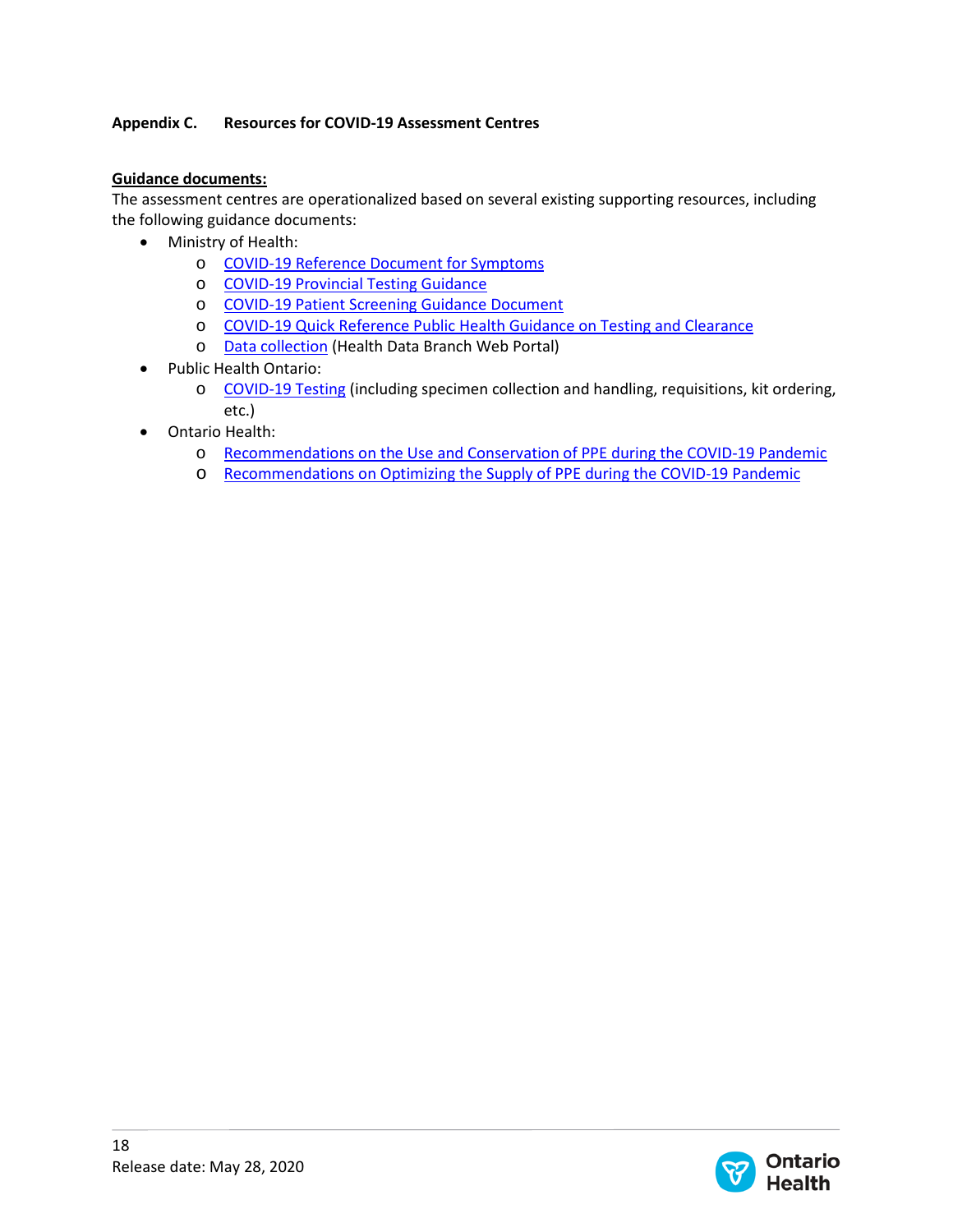# <span id="page-21-0"></span>**Appendix D. Standardized Elements for Referral Forms**

The essential elements to include on an assessment centre referral form are as follows:

- 1. Important information for referrers
	- Clearly indicate any assessment centre exclusions and how these individuals should be redirected (e.g., no patients younger than two years of age, direct patients with severe symptoms to the nearest emergency department)
	- Indicate how patients who test positive will be contacted with results (e.g., positive results will be delivered to the patient by the ordering health care provider or his/her delegate)
- 2. Patient information
	- Patient demographic information, including contact information (phone number and email address)
- 3. Referring information
	- Phone and fax number of referring health care provider
- 4. Reason for referral
	- Include a checkbox to indicate if patient is symptomatic or if asymptomatic
- 5. Appointment information for patients
	- Instructions on how to access the assessment centre (e.g., how to make an appointment, where the entrance of the assessment centre is)
	- What to bring to their appointment
	- How to contact the assessment centre (e.g., a phone number to call)

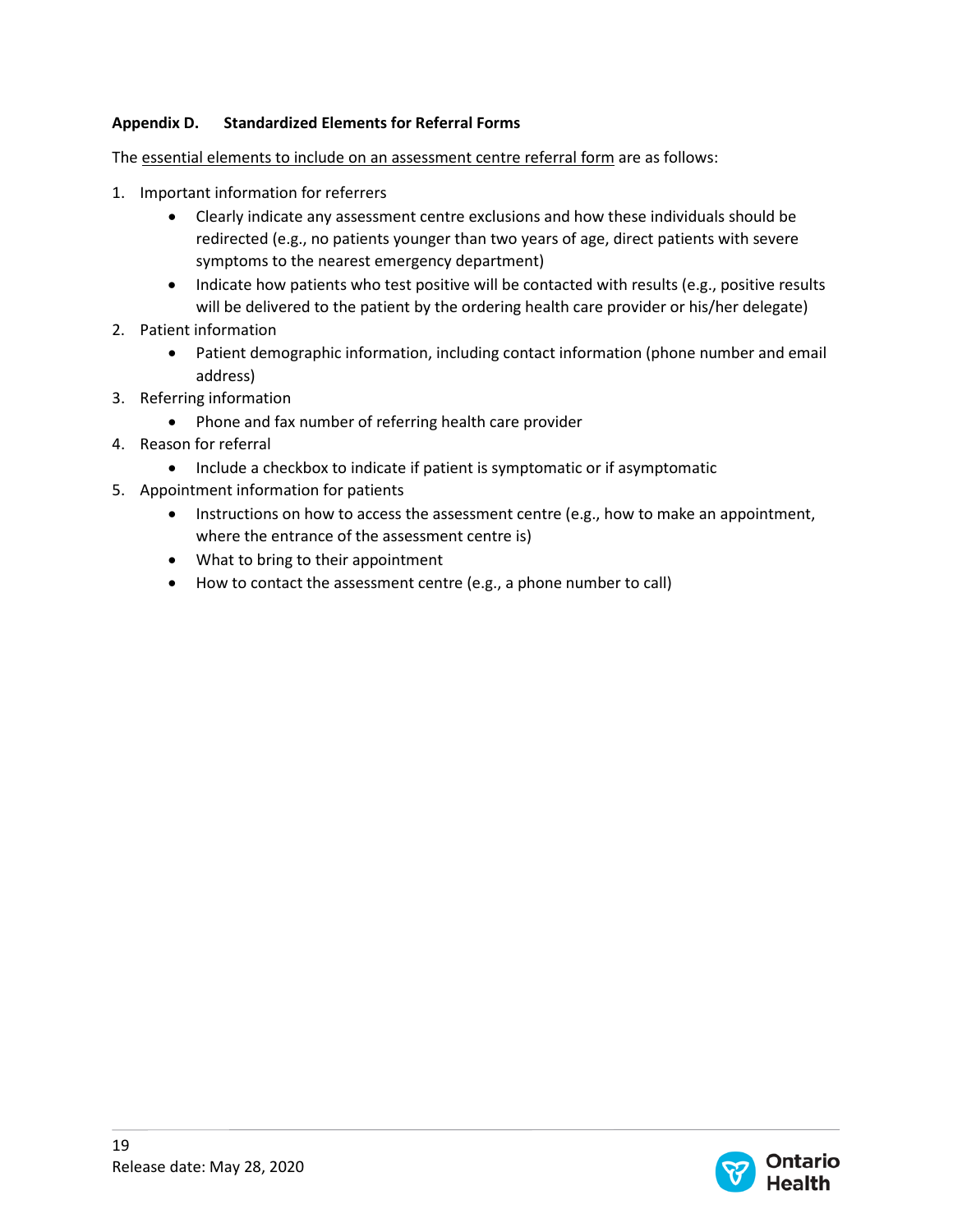# <span id="page-22-0"></span>**Appendix E. Standardized Elements for Patient Discharge and Education Materials**

The following post-testing handouts are available from **Public Health Ontario:** 

- How to self-monitor COVID-19[: English,](https://www.publichealthontario.ca/-/media/documents/ncov/factsheet-covid-19-self-monitor.pdf?la=en) [French](https://www.publichealthontario.ca/-/media/documents/ncov/factsheet-covid-19-self-monitor.pdf?la=fr)
- Reference document for symptoms COVID-19: [English,](http://www.health.gov.on.ca/en/pro/programs/publichealth/coronavirus/docs/2019_reference_doc_symptoms.pdf) [French](http://www.health.gov.on.ca/fr/pro/programs/publichealth/coronavirus/docs/2019_reference_doc_symptoms.pdf)
- How to self-isolate COVID-19: [English,](https://www.publichealthontario.ca/-/media/documents/ncov/factsheet-covid-19-how-to-self-isolate.pdf?la=en) [French](https://www.publichealthontario.ca/-/media/documents/ncov/factsheet-covid-19-how-to-self-isolate.pdf?la=fr)
- Self-isolation: Guide for caregivers, household members and close contacts COVID-19: [English,](https://www.publichealthontario.ca/-/media/documents/ncov/factsheet-covid-19-guide-isolation-caregivers.pdf?la=en) [French](https://www.publichealthontario.ca/-/media/documents/ncov/factsheet-covid-19-guide-isolation-caregivers.pdf?la=fr)

The following additional instructions and handouts are available from Public Health Ontario:

- How to protect yourself from COVID-19: Older adults and people with chronic medical conditions or weakened immune systems[: English,](https://www.publichealthontario.ca/-/media/documents/ncov/factsheet/2020/05/factsheet-covid-19-immunocompromised.pdf?la=en) [French](https://www.publichealthontario.ca/-/media/documents/ncov/factsheet/2020/05/factsheet-covid-19-immunocompromised.pdf?la=fr)
- Take care of yourself and each other COVID-19: [English,](https://www.publichealthontario.ca/-/media/documents/ncov/factsheet/factsheet-covid-19-guide-take-care-yourself-others.pdf?la=en) [French](https://www.publichealthontario.ca/-/media/documents/ncov/factsheet/factsheet-covid-19-guide-take-care-yourself-others.pdf?la=fr)
- How to care for pets and other animals COVID-19: **English, [French](https://www.publichealthontario.ca/-/media/documents/ncov/factsheet/factsheet-covid-19-domestic-animals.pdf?la=fr)**
- Physical distancing COVID-19: [English,](https://www.publichealthontario.ca/-/media/documents/ncov/factsheet/factsheet-covid-19-guide-physical-distancing.pdf?la=en) [French](https://www.publichealthontario.ca/-/media/documents/ncov/factsheet/factsheet-covid-19-guide-physical-distancing.pdf?la=fr)
- COVID-19: Non-medical masks and face coverings: **English, [French](https://www.publichealthontario.ca/-/media/documents/ncov/factsheet/2020/05/factsheet-covid-19-non-medical-masks.pdf?la=fr)**

The essential elements to include in post-testing instructions for patients are as follows:

- 1. Instructions on what to do if your symptoms get worse or you develop symptoms
- 2. Instructions on how to self-monitor symptoms, self-isolate, and instructions for close contacts
- 3. URL and instructions on how to access test results on the provincial online [COVID-19 Test](https://covid-19.ontario.ca/)  [Results portal](https://covid-19.ontario.ca/)
- 4. Instructions for how to obtain test results if the patient is unable to access the results online, including contact information for the ordering health care provider (e.g., primary care provider office or the assessment centre)
- 5. The time frame in which test results may become available after the test is performed
- 6. Instructions to continue to self-isolate while waiting for test results
- 7. Note that the public health unit will follow up only with individuals who test positive
- 8. Instructions on what to do if a positive, negative, or indeterminate test result is received